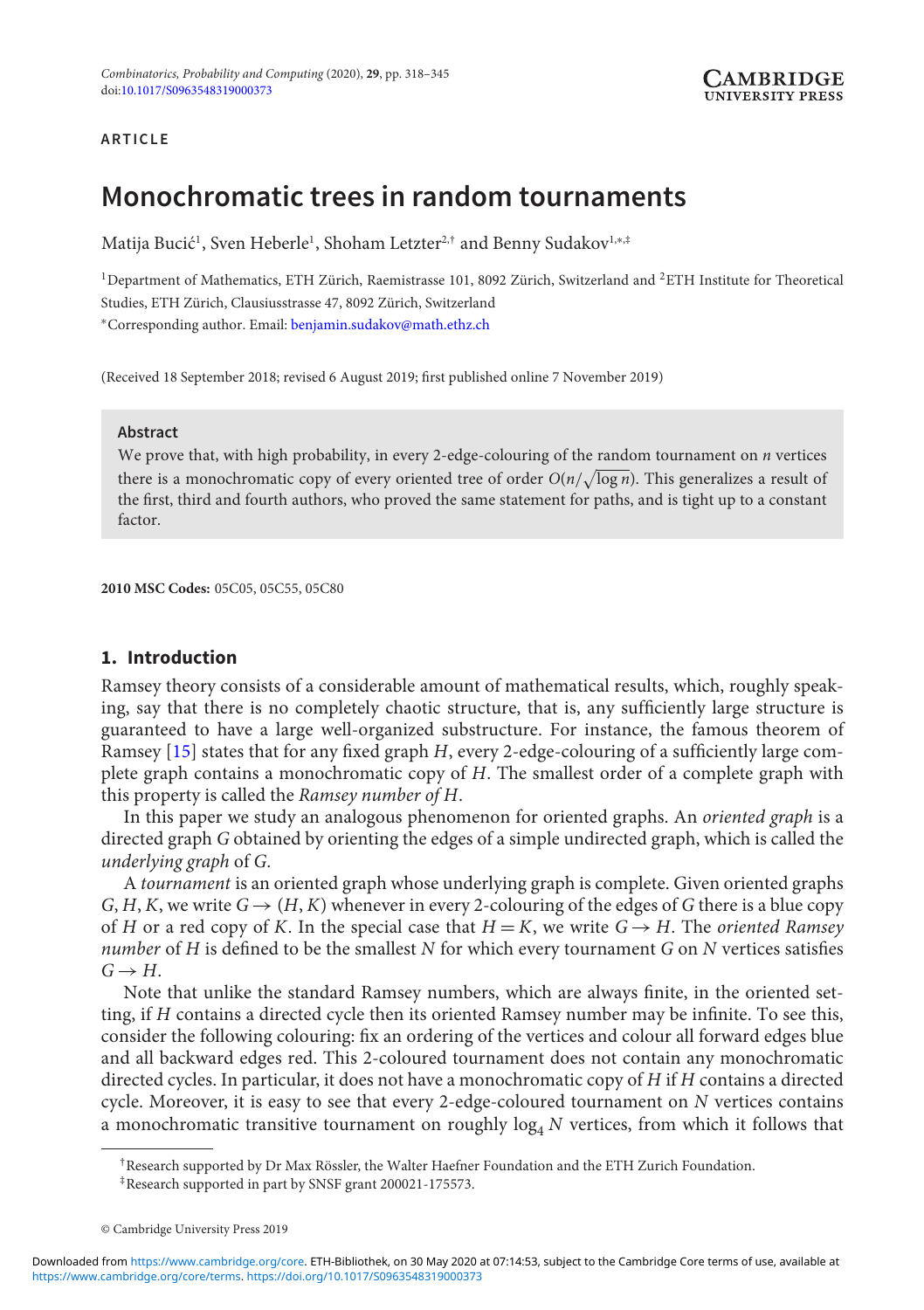it contains a monochromatic copy of every acyclic graph on at most  $log<sub>4</sub> N$  vertices. Hence, the oriented Ramsey number is finite if and only if *H* is acyclic.

Let us start by investigating Ramsey numbers of directed paths. Denote the directed path on *n* vertices by  $\overline{P_n}$ , where by a directed path we mean an oriented graph obtained from a path by orienting all its edges in the same direction. The celebrated Gallai–Hasse–Roy–Vitaver theorem [\[10,](#page-27-1) [14,](#page-27-2) [17,](#page-27-3) [19\]](#page-27-4) says that any directed graph whose underlying graph has chromatic number at least *n* contains a  $\overrightarrow{P_n}$  as a subgraph. It follows that  $G \rightarrow \overrightarrow{P_n}$  for every tournament *G* of order at least  $(n-1)^2 + 1$ ; indeed, given a red and blue colouring of *G*, either the graph of red edges or the graph of blue edges has chromatic number at least *n*, implying the existence of a monochromatic path on at least *n* vertices. This statement is sharp. To see this, consider a *transitive tournament* on  $(n-1)^2$  vertices. We partition the vertices into sets  $A_i$ , each of size  $n-1$ , while preserving the order. We colour all edges inside some set *Ai* blue, and all other edges red. It is easy to see that there is no monochromatic path on *n* vertices in this colouring. This shows that the oriented Ramsey number of  $\overrightarrow{P}_n$  is  $(n-1)^2 + 1$ .

It is interesting to consider oriented Ramsey numbers of further acyclic graphs, and the natural next example is that of trees. It turns out that oriented trees behave similarly to paths in terms of their oriented Ramsey numbers: Bucić, Letzter and Sudakov [[4\]](#page-27-5) proved that, given any (oriented) tree *T* on *n* vertices and any tournament *G* on  $cn^2$  vertices (where *c* is a positive constant), we have  $G \rightarrow T$ , that is, the oriented Ramsey number of any tree of order *n* is at most  $cn^2$ .

This result resolves (up to a constant factor) the question of, given *n*, finding the smallest *N* such that every 2-colouring of every tournament of order *N* is guaranteed to have a monochromatic copy of *T* for any tree *T* of order at most *n*. However, intuitively it seems that examples of tournaments for which the bound is tight are close to being transitive. Therefore, it is natural to ask whether in tournaments that are 'far from being transitive' larger monochromatic trees are guaranteed; this question was asked implicitly, for paths, by Ben-Eliezer, Krivelevich and Sudakov [\[2\]](#page-27-6). A natural candidate for such a tournament is the *random tournament*, in which the orientation of each edge is chosen independently and uniformly at random. They showed that, with high probability, every 2-colouring of a random tournament on *N* vertices contains a monochromatic directed path of length at least *cN*/(log *N*). They also showed that every tournament of order *N* can be 2-coloured without creating monochromatic paths of length 3 $N/\sqrt{\log N}$ , using the following 2-colouring of a given tournament *G* of order *N*. It is well known and easy to see that any tournament of order *N* has a transitive subtournament of order log *N*. Using this, we can partition the vertices of *G* into transitive subtournaments  $A_i$  of order (log  $N/2$  and a remainder  $A_0$  of at most  $\sqrt{N}$  vertices. We now 2-colour each of  $A_i$ , as described above, to ensure that the longest monochromatic path within  $A_i$  is of length  $\sqrt{|A_i|}$ , and we colour the edges in  $A_0$  arbitrarily. We then colour all edges from  $A_i$  to  $A_j$  blue if  $i < j$  and red if  $i > j$ . In this colouring, the longest monochromatic path has length at most

$$
\frac{2N}{\log N}\sqrt{\frac{\log N}{2}}+\sqrt{N}\leqslant \frac{3N}{\sqrt{\log N}}.
$$

In a later paper Bucić, Letzter and Sudakov  $[5]$  $[5]$  showed that, with high probability, any 2-colouring of a random tournament on *N* vertices contains a monochromatic directed path of order at most  $cN/\sqrt{\log N}$ , which is tight up to a constant factor, due to the above upper bound from [\[2\]](#page-27-6). They also showed that the same result holds for *oriented paths*, which are paths in which edges are not required to follow the same direction. Following up in this direction, they asked whether the same holds for general oriented trees. The main result of this paper answers this question in the affirmative.

<span id="page-1-0"></span>**Theorem 1.1.** *There is a constant c* > 0 *such that, with high probability, a random tournament G* on N vertices satisfies  $G \to T$ , where T is any oriented tree on at most  $cN/\sqrt{\log N}$  vertices.<br>Downloaded from [https://www.cambridge.org/core.](https://www.cambridge.org/core) ETH-Bibliothek, on 30 May 2020 at 07:14:53, subject to the Cambridge Core terms [https://www.cambridge.org/core/terms.](https://www.cambridge.org/core/terms) <https://doi.org/10.1017/S0963548319000373>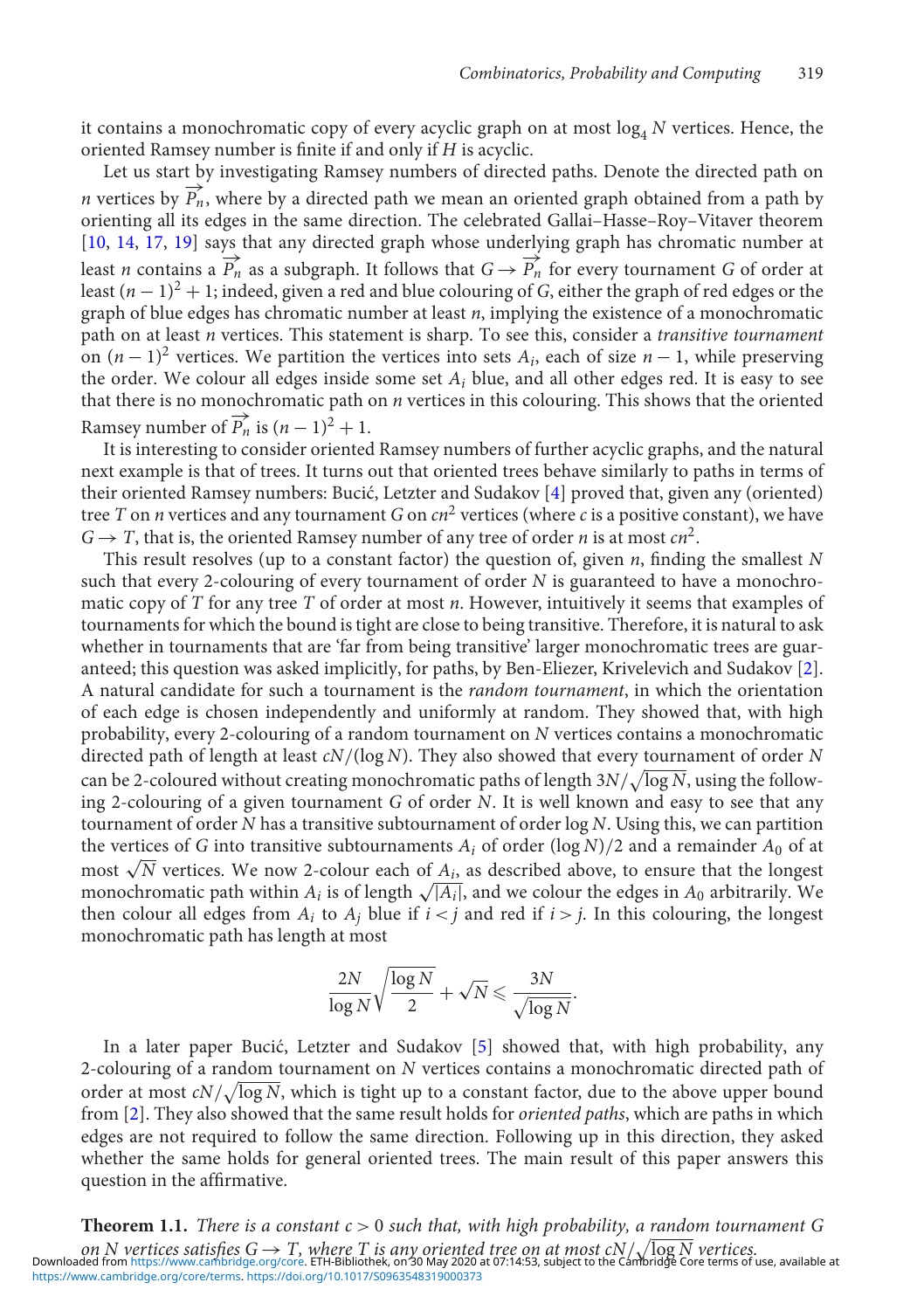Note that unlike for the standard Ramsey numbers, where the ground graph is complete on *N* vertices, the oriented Ramsey numbers allow any tournament on *N* vertices as a ground graph. This suggests that taking the ground graph to be the complete directed graph is perhaps a more natural directed analogue of the standard Ramsey theory, where the *complete directed graph* on *n* vertices, denoted by  $\overleftrightarrow{K}_N$ , is the graph in which, between any two vertices  $i \neq j$ , both directed edges, *ij* and *ji*, are present. Harary and Hell [\[13\]](#page-27-8) and Bermond [\[3\]](#page-27-9) introduced the notion of the *directed Ramsey number* of an oriented graph *H*, which is defined to be the least *N* such that every 2-edge-colouring of  $\overleftrightarrow{K}_N$  contains a monochromatic copy of *H*. The directed Ramsey numbers of directed paths were determined by Gyárfás and Lehel [\[12\]](#page-27-10), based on a result of Raynaud [\[16\]](#page-27-11), and, independently, by Williamson  $[20]$ . Bucić, Letzter and Sudakov  $[4]$  $[4]$  generalized these results to oriented trees, and also to the *r*-coloured variant. This result plays a role in our argument of the proof for Theorem [1.1.](#page-1-0)

Note that while the problem for random tournaments is seemingly more similar to the oriented Ramsey numbers, as the base graphs in both cases are tournaments, it turns out that the directed Ramsey numbers are more relevant for our arguments. The main reason is that for random tournaments and complete directed graphs between any two not-too-small sets of vertices *A* and *B* there are many edges from *A* to *B*. However, because this does not hold for smaller sets (*i.e.* of order at most about log *N*), the bound for random tournaments is somewhat worse than for complete graphs. Our proof of Theorem [1.1](#page-1-0) relies only on a property of this kind, so the conclusion of Theorem [1.1](#page-1-0) actually holds for any sufficiently pseudorandom tournament; we refer the reader to Section [3](#page-4-0) for more details.

#### *1.1 Organization of the paper*

In the next section we give an overview of the proof of Theorem [1.1.](#page-1-0) In Section [3](#page-4-0) we introduce some results that we will need throughout the rest of the paper. We then turn to the proof of the asymmetric generalization of Theorem [1.1,](#page-1-0) which we split into two parts. The first part is presented in Section [4](#page-7-0) and deals with the special case when one of the trees is assumed to be a directed path. The second part of the argument, presented in Section [5,](#page-20-0) shows how to use this special case to obtain the general result.

We do not make any effort to optimize the constants presented in this paper. We also neglect rounding whenever it is not relevant for the argument. Given a 2-colouring of a graph, we call the colours red and blue. When we consider paths and trees we always assume they are oriented, that is, between two vertices there is at most one directed edge. Logarithms are always taken in base 2, unless stated otherwise.

# **2. Overview**

In this section we give an overview of our arguments. Our aim is to prove that, given *n* and *m*, a random tournament *G* on *N* vertices satisfies  $G \rightarrow (T, S)$  for every oriented tree *T* and *S* of order *n* and *m*, respectively, where  $N \geqslant c(n+m+\sqrt{nm\log{(n+m)}})$  and *c* is an absolute positive constant. Our proof is divided into two main parts: in the first, we prove it under the assumption that one of *T* and *S* is a directed path, and in the second we deduce the general result. In the remainder of this section, we outline the arguments we use in each of these cases.

**Tree versus path.** This is the longest part of the proof, and more difficult; here *T* is assumed to be a *directed tree* (*i.e.* its edges are directed from a root or *vice versa*) on *m* vertices, and *S* is a directed path  $\overrightarrow{P_n}$ . We first prove the desired result under the assumption that *T* has not-too-many leaves (namely, at most  $m^{1/6}$  leaves). Our aim is to find a red copy of *T* or a blue copy of  $\overrightarrow{P_n}$ .

We distinguish three types of cycle: long cycles (length at least *bm*<sup>1/3</sup>), short cycles (length at most  $am^{1/3}$ ) and medium cycles (all remaining cycles). We now consider two cases: when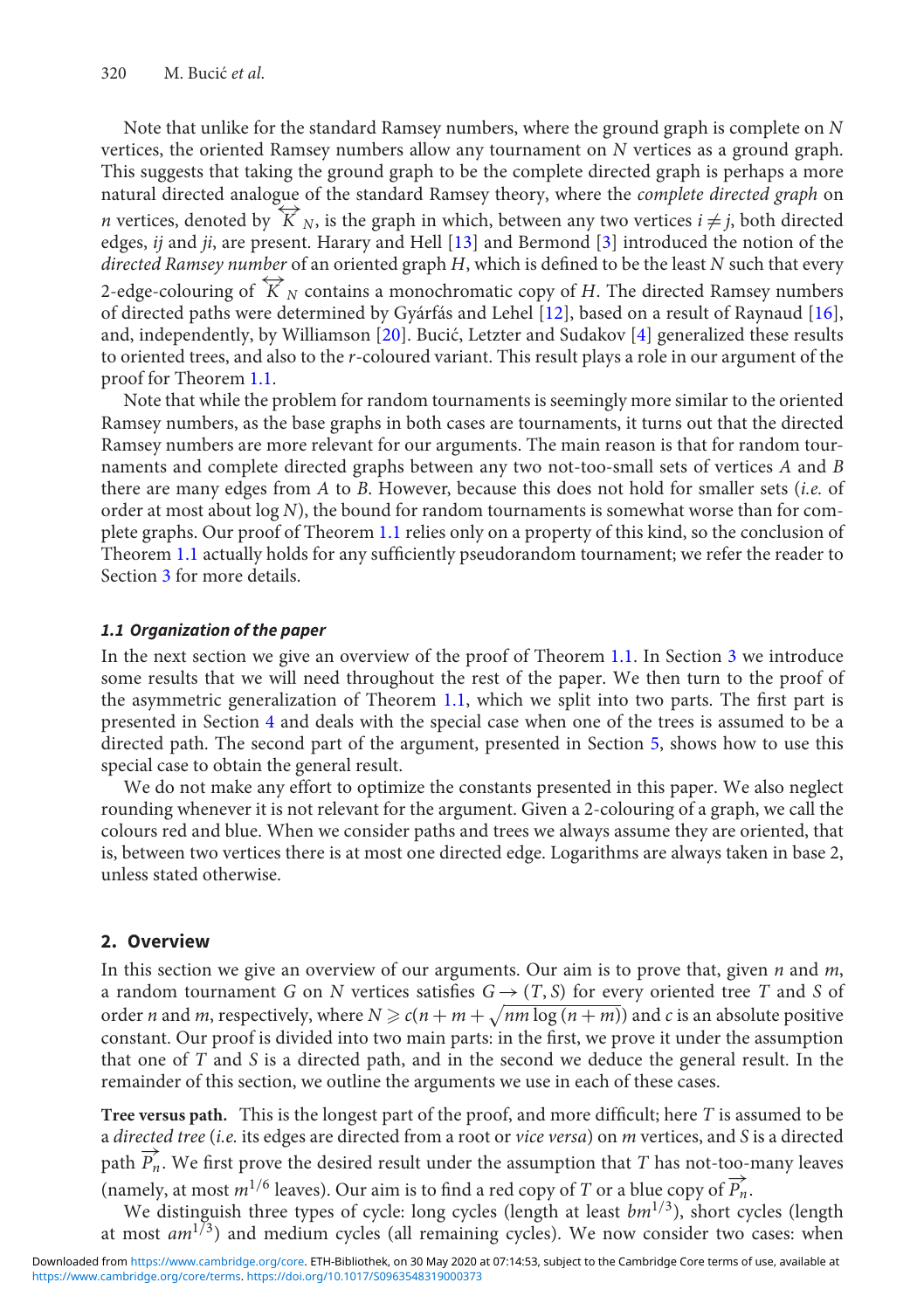there exist many pairwise vertex-disjoint medium or long blue cycles, or when there is a large set spanning no medium or long blue cycles. It is easy to see that one of these cases holds.

*Case 1: many disjoint medium or long blue cycles.* In this case we aim to find a specific structure, which we call *red–blue pairs*. These consist of many pairwise disjoint sets, *A*1, *B*1, ... , *At*, *Bt*, of suitable size, such that all  $A_i - B_i$  edges are red and each set  $A_i$  is contained in a blue path  $P_i$ , where the  $P_i$  are pairwise vertex-disjoint (see Figure [4](#page-11-0) below).

We show how to use this structure to find the red tree or the blue path of desired length. To this end, we construct a 2-edge-coloured auxiliary complete directed graph, where the edge *ij* is coloured blue if there are many blue edges going from  $A_i$  to  $A_j$  in  $G$  and red otherwise. Applying the directed Ramsey result for trees (see Theorem [4.5\)](#page-10-0) to this auxiliary graph, we find a long blue path or a certain carefully chosen red tree (this is obtained from a suitable split of the tree into smaller subtrees, which we call a *tree-split*: see Section [4.1](#page-7-1) and Figure [1](#page-8-0) below).

If we find a blue path, we lift it to a blue  $P'_n$  in *G*, making use of the blue paths  $P_i$  from our structure. If, instead, we find the red tree, we make use of the red bipartite graphs  $G[A_i, B_i]$  to embed a subtree of *T* within it and connect these embeddings in an appropriate fashion to obtain the full *T*.

Finally, we explain how to find red–blue pairs by exploiting assumptions on the blue cycle structure in each of the following two subcases.

1(a) *Many disjoint medium blue cycles.* We define an auxiliary 2-coloured complete directed graph *H* whose vertices are medium blue cycles, and for cycles  $C_1$  and  $C_2$ , edge  $C_1C_2$  is blue if a constant fraction of the vertices in  $C_1$  have a blue out-neighbour in  $C_2$ , and otherwise the edge is red.

It is easy to see that there is either a large red–red matching in *H*, which translates into the desired red–blue pairs structure, or there is a long blue path, which translates into a blue  $\overrightarrow{P_n}$  in the original tournament.

1(b) *Many disjoint long blue cycles that span no medium blue cycles.* In this case we observe that we can find many disjoint blue cycles with no long blue chords. This allows us to obtain a red–blue pairs structure, by letting the sets *Ai* and *Bi* be intervals of the long blue cycles.

*Case 2: a large set of vertices spanning no medium or long blue cycle.* We first show that, in this case, there exist many pairwise disjoint sets  $U_1, \ldots, U_\ell$  of suitable size such that very few of the edges from  $U_i$  to  $U_j$ , with  $i < j$ , are blue. Using the version of Theorem [1.1](#page-1-0) for paths, which was proved in [\[5\]](#page-27-7), each set  $U_i$  contains many pairs of vertices joined by a long blue path in  $U_i$ , or many pairs joined by a long red path; in the former case we say that the set  $U_i$  is blue, and otherwise we say that it is red. We now consider two subcases.

- 2(a) *Most of the sets are red.* In this case we consider a split of the tree *T* into subpaths (in Section [4.1](#page-7-1) we show how to obtain such a *path-split*). We embed each subpath within a specific *Ui*, where we exploit the fact that we have many options for both start- and endvertex of the subpath, and the fact that most of the forward edges between the *Ui* are red, to embed and connect the paths and obtain a red *T*.
- 2(b) *Most of the sets are blue.* We define an auxiliary 2-coloured complete directed graph *K* whose vertices are the blue  $U_i$ , and an edge  $U_iU_j$  is coloured blue if  $i > j$  and if there is a blue edge from every large subset of *Ui* to every large subset of *Uj*, and red otherwise.

As before, we note that *K* contains either a large red–red matching, or a long blue directed path. In the latter case we lift the path to a blue  $\overrightarrow{P_n}$  in *G*. If the former holds, we find many large bipartite graphs, corresponding to edges of the matching, such that almost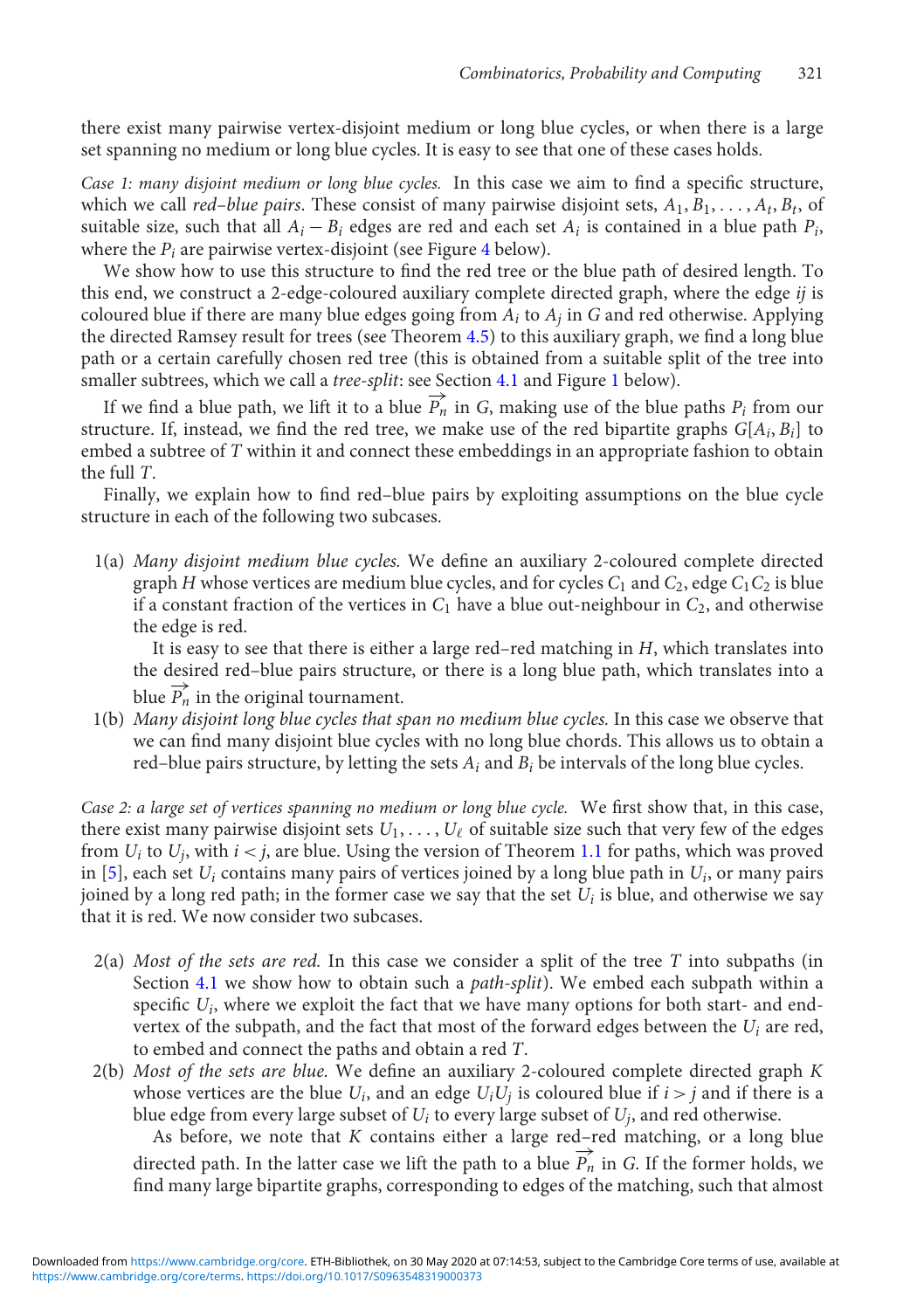all of their edges are red. We use these graphs and the fact that almost all forward edges between sets *Ui* are red to embed a red *T*, similarly to the first case.

*Removing the restriction on the number of leaves.* Throughout Section [4.2](#page-10-1) we were assuming that *T* has at most *m*1/<sup>6</sup> leaves, which was necessary in order to control the number of subtrees we obtain in various splits of *T*. In Section [4.3](#page-19-0) we show how to remove this assumption. For this we introduce another kind of split of *T*, which we call the *core-split* (see Section [4.1](#page-7-1) for details) which splits *T* into not too many subtrees, each of which has at most  $m^{1/6}$  leaves. Assuming there is no blue  $\overrightarrow{P_n}$ , we find a short sequence of large sets such that each has a large number of red out-neighbours in the next set of the sequence. This we can do because otherwise we show there is a set which has a lot of blue edges which allow us to find the blue  $\overrightarrow{P_n}$ . Finally, we iteratively find parts of the core-split (or find a blue  $\overrightarrow{P_n}$ ) within these sets using the result from the previous subsection, where we use the large red out-degree towards the next set to ensure we can join all the pieces into a red copy of *T*.

**Tree versus tree.** The rest of the argument consists of three intermediate steps, which generalize the result obtained in the previous section, with the final goal being a version of Theorem [1.1](#page-1-0) for general trees *T* and *S*.

*Step 1: directed tree versus directed tree with O*(1) *leaves.* Let *T* be out-directed with *O*(1) leaves, and let *S* be a directed tree. We observe that if we remove paths from a directed tree *T*, that start at any leaf and stop right before a branching vertex or the root, then the resulting tree *T'* has at most half the number of leaves of *T*. We iterate a procedure which reduces the search for a red *T* or a blue *S* to a search of red T' or blue *S*, using the previous case of path versus tree.

*Step 2: directed tree versus directed tree.* Let *T* and *S* be out-directed trees. Our aim is to iterate a procedure that reduces the search of a red *T* or a blue *S* to a search for a red  $T_1$  or a blue  $S_1$ , where the order of  $T_1$  and  $S_1$  is smaller than the order of  $T$  and  $S$  by at least a constant factor. To that end, we consider the  $k$ -core of a tree  $T$ , which is the subtree  $T'$  consisting of vertices whose number of descendants is at least  $|T|/k$ . One can show that T' has at most k leaves and that the trees in the forest  $T \setminus V(T')$  have order at most  $|T|/k$  (see Definition [3.4\)](#page-6-0). We make use of the previous step, which tells us that we can find a red *T'* or a blue *S* if *T'* is the *k*-core of *T*, where  $k = O(1)$ . Subsequently, we try to embed the trees in  $T \setminus V(T')$  within the correct out-neighbourhoods. If we succeed, we have found a red *T*; otherwise the tree at which we fail is our *T*1. We repeat in blue to obtain *S*<sup>1</sup> and iterate until one of the trees drops to constant size, when we once again appeal to the previous result.

*Step 3: tree versus tree.* Here we rely on the following idea: if *A* and *B* are sets such that every vertex in *A* has large out-degree in *B* and the vertices in *B* have large in-degree in *A*, then given a general tree in *T*, we can aim to embed in-directed subtrees of *T* in *A* and out-directed subtrees of *T* in *B*, using the large degrees between the two sets to connect such subtrees. This idea allows us to go from the previous step, where we search for monochromatic directed trees, to a search for a red directed tree or a blue general tree. We then use this idea again to obtain the desired result for two general trees.

# <span id="page-4-0"></span>**3. Prerequisites**

In this section we mention some useful facts which we shall use throughout the proof. First, we introduce the notion of pseudorandomness. Let *G* be an oriented graph. For two disjoint subsets *A*, *B* of the vertices, we let  $e_G(A, B)$  denote the number of edges directed from *A* towards *B*; when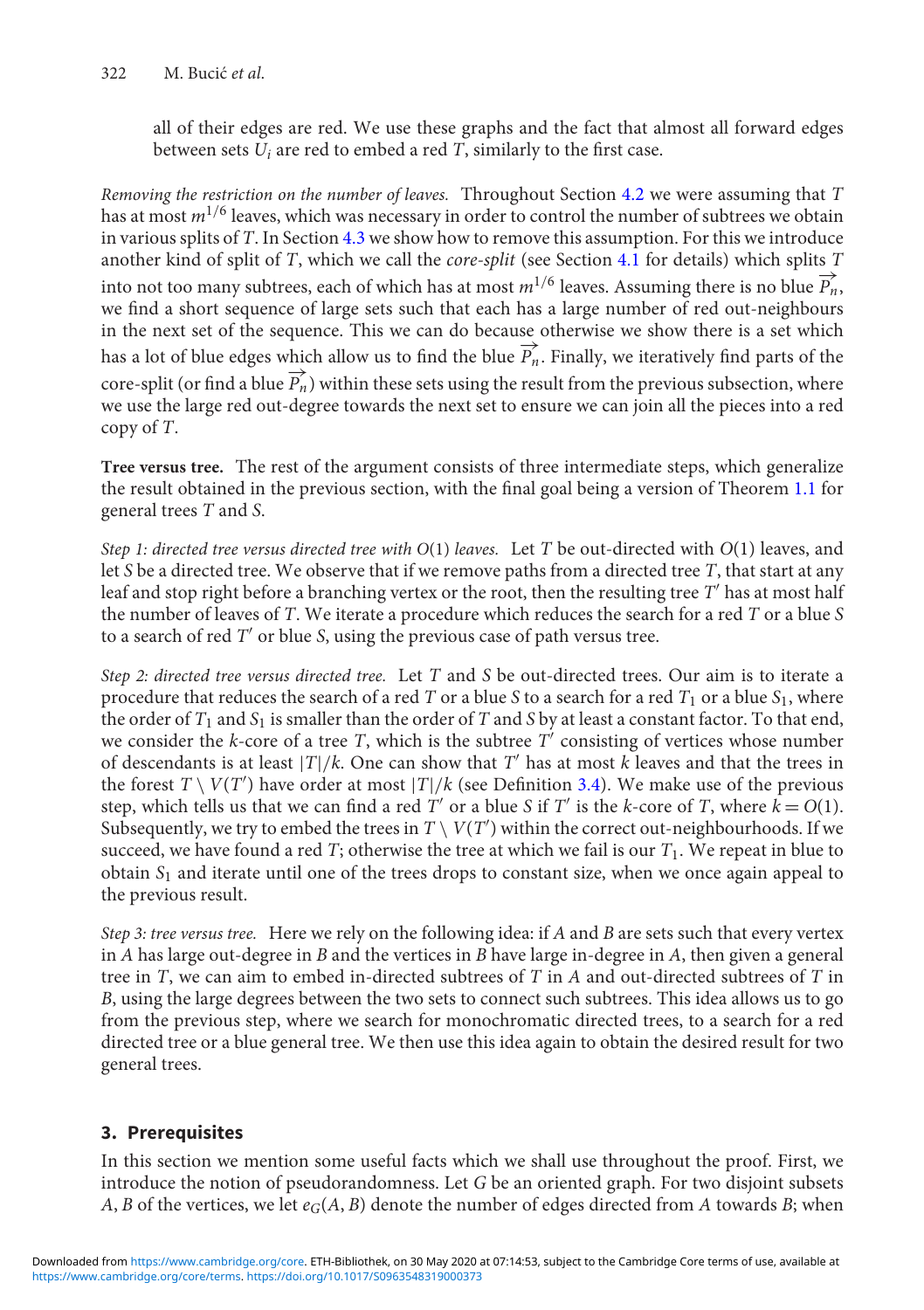the graph *G* is clear from the context, we omit the subscript *G*. For a vertex *v* we denote the outand in-degree of *v* by  $d^+(v)$  and  $d^-(v)$ .

**Definition 3.1.** Let  $0 < \varepsilon < 1/2$  and let *k* be an integer. An oriented graph *G* is  $(\varepsilon, k)$ -pseudo*random* if, for any disjoint sets  $A, B \subseteq V(G)$  of size at least *k*, we have  $e(A, B) \geqslant \varepsilon |A||B|$ .

It is easy to see, for example by Chernoff 's inequality, that a random tournament is pseudorandom with high probability, as stated in the following lemma (see Lemma 6 in [\[5\]](#page-27-7)). In fact, this is the only property of a random tournament that we shall use in our argument.

**Lemma 3.2.** Let  $0 < \varepsilon < 1/2$ . There exists a constant  $\sigma$  such that a random tournament T is (ε, σ log |*T*|)*-pseudorandom, with high probability.*

We shall investigate 2-colourings of graphs, where the colours are called red and blue. Therefore, we extend the notation related to edges by an index *b* for blue and *r* for red edges. For example,  $e_r(A, B)$  denotes the number of red edges going from *A* to *B* and similarly  $d_b^+(v)$  is the blue out-degree of vertex *v*.

The following lemma gives a lower bound on the number of blue edges in a subset of the vertices which contains no red copy of a particular tree. This will allow us to find large sets where every vertex has many red neighbours.

<span id="page-5-1"></span>**Lemma 3.3.** *Let G be an* (ε, σ log *N*)*-pseudorandom* 2*-coloured tournament on N vertices. Suppose that*  $U \subseteq V(G)$  *has the following properties:* 

- (i) *the induced graph G*[*U*] *has at most*  $(\varepsilon^2/32)|U|^2$  *blue edges, and*
- (ii)  $(\varepsilon/4)|U| \geq \sigma \log N$ .

*Then the graph G contains a red copy of any tree of size*  $(\varepsilon/4)|U|$ *.* 

**Proof.** Let us consider two sets

$$
X^+ = \left\{ v \in U \middle| d_r^+(v) < \frac{3\varepsilon}{4} |U| \right\} \quad \text{and} \quad X^- = \left\{ v \in U \middle| d_r^-(v) < \frac{3\varepsilon}{4} |U| \right\},
$$

where the degrees are with respect to the induced subgraph *G*[*U*]. We are going to show that both sets have size at most  $(\varepsilon/4)|U|$ . If this is the case then the induced graph *G*[*U* \ ( $X^+ \cup X^-$ )] has minimum red in- and out-degree at least

$$
\frac{3\varepsilon}{4}|U| - \frac{2\varepsilon}{4}|U| = \frac{\varepsilon}{4}|U|,
$$

and then we can greedily find any red tree of size at most  $(\varepsilon/4)|U|$ .

So let us assume that  $|X^+| \geqslant (\varepsilon/4)|U|$ ; the argument for  $X^-$  is analogous. Let us pick any  $(\varepsilon/4)|U|$  vertices from  $X^+$  and denote this set by *Y*. Then

$$
e_r(Y, U \setminus Y) < |Y| \cdot \frac{3\varepsilon}{4} |U| = \frac{3\varepsilon^2}{16} |U|^2.
$$

By the first assumption on *U*, we have

<span id="page-5-0"></span>
$$
e(Y, U \setminus Y) \leq e_r(Y, U \setminus Y) + e_b(Y, U \setminus Y) < \left(\frac{3}{16} + \frac{1}{32}\right) \varepsilon^2 |U|^2 = \frac{7\varepsilon^2}{32} |U|^2. \tag{3.1}
$$

[https://www.cambridge.org/core/terms.](https://www.cambridge.org/core/terms) <https://doi.org/10.1017/S0963548319000373> Downloaded from [https://www.cambridge.org/core.](https://www.cambridge.org/core) ETH-Bibliothek, on 30 May 2020 at 07:14:53, subject to the Cambridge Core terms of use, available at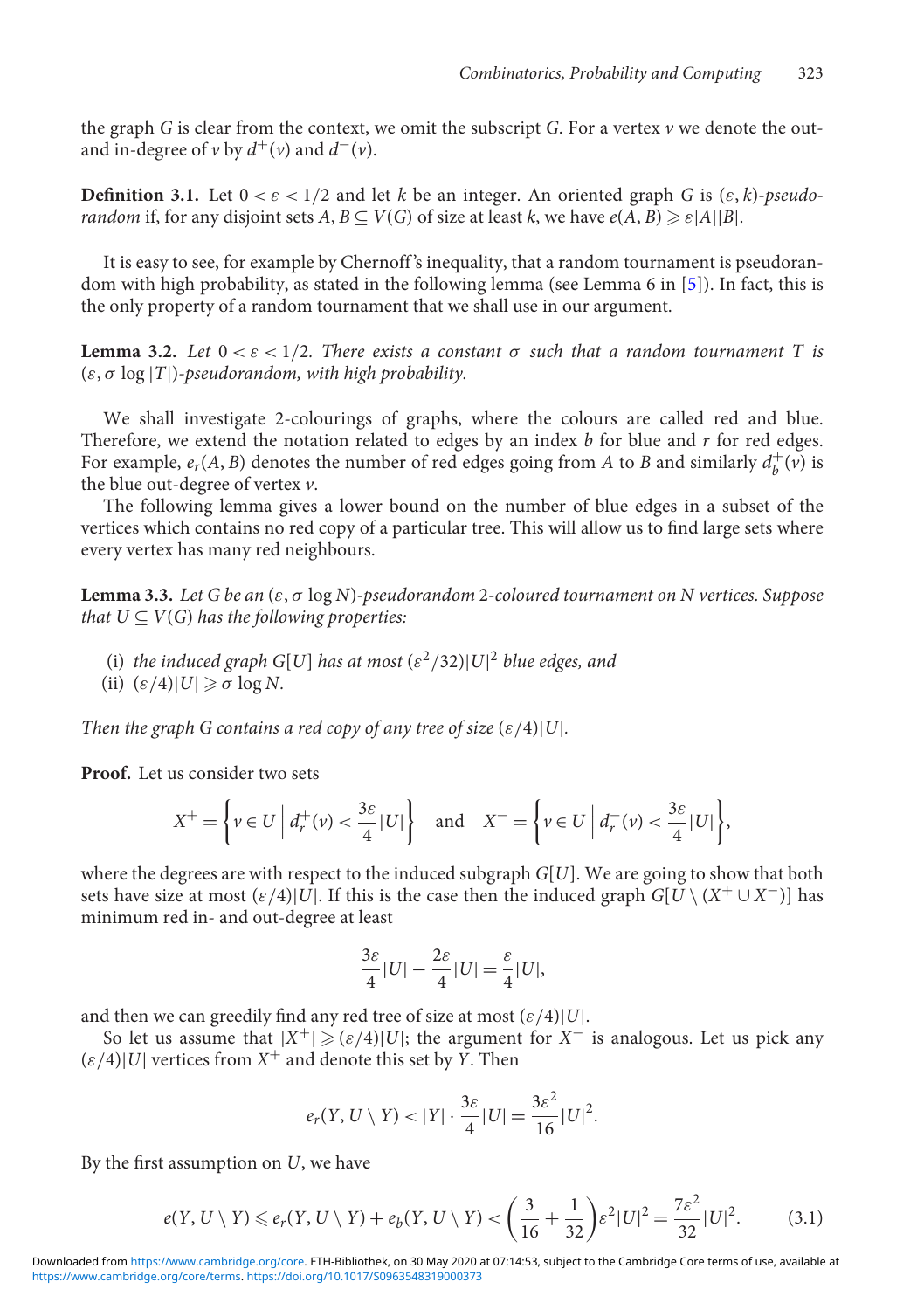However, by pseudorandomness and the lower bound on |*U*|, we have

$$
e(Y, U \setminus Y) \ge \varepsilon |Y|(|U| - |Y|) \ge \frac{\varepsilon^2}{4} \left(1 - \frac{\varepsilon}{4}\right) |U|^2 \ge \frac{7\varepsilon^2}{32} |U|^2
$$

where the last inequality follows as  $\varepsilon < 1/2$ . This is a contradiction to [\(3.1\)](#page-5-0), which implies that

$$
|X^+| < \frac{\varepsilon}{4}|U|,
$$

as required.

A *rooted tree* is a tree with a special vertex which we call the *root*. By removing a vertex *v* in a rooted tree *T* we obtain a forest *F*. The *descendants* of *v* are the vertices of *T* that are not in the tree in *F* which contains the root; note that each vertex is a descendant of itself.

<span id="page-6-0"></span>**Definition 3.4.** Let *T* be a rooted tree on *n* vertices and let  $k > 1$ . The *k-core* of *T* is the subtree of *T* consisting of vertices that have more than *n*/*k* descendants in *T*.

<span id="page-6-2"></span>**Observation 3.5.** Let *T* be a tree on *n* vertices and let *T'* be its *k*-core for  $k > 1$ . Then *T'* has at most *k* leaves and every tree of the forest  $T \setminus V(T')$  has order at most  $n/k$ .

**Proof.** Suppose that  $T'$  has  $k$  non-root leaves (the root of  $T'$  is the root of  $T$ ). The sets of descendants in *T* of each leaf of *T'* are disjoint and have size greater than  $n/k$ . This implies that *T* has order greater than *n*, a contradiction. Therefore, *T* has at most *k* − 1 non-root leaves, so in total it has at most *k* leaves.

Let *S* be a tree in the forest  $T \setminus V(T')$ . Suppose  $|S| > n/k$ , then the root  $\nu$  of *S* has more than  $n/k$ descendants, but then *v* should be in *T* , a contradiction.  $\Box$ 

The next result makes it possible to bound the number of vertices with degree at least 3 in the underlying graph; we call such vertices *branching*. Note that a tree is a path if and only if it has no branching vertices. Let lf (*T*) be the number of leaves in a tree *T*.

<span id="page-6-1"></span>**Lemma 3.6.** *The number of branching vertices is at most*  $If(T) - 1$ *.* 

**Proof.** We argue by induction on the number of leaves  $k := \text{If } (T)$ . If  $k \leq 2$ , the tree is a path, and paths do not have any branching vertices.

For the induction step we assume that the statement holds for all trees with *k* − 1 leaves. Let *v* be any leaf of *T* and *P* a path from *v* to the first vertex adjacent to a branching vertex *w*, which exists as  $k \ge 3$ . Then  $T \setminus V(P)$  is a tree with  $k-1$  leaves and by induction has at most  $k-2$  branching vertices. It follows that the number of branching vertices in *T* is at most *k* − 1 (as *w* is the only vertex that is branching in *T* but need not be branching in  $T \setminus V(P)$ .  $\Box$ 

We call an oriented tree *T out-directed* if there is a vertex *v*, which we call the *root* of *T*, such that all the edges in *T* are directed away from *v*. Similarly we define an *in-directed* tree to have all edges directed towards *v*. A *directed* tree is an out-directed tree or an in-directed tree.

<span id="page-6-3"></span>**Observation 3.7.** Let *T* be a directed tree on *n* vertices. Then it is a subgraph of any transitive tournament *G* on at least *n* vertices.

**Proof.** We assume, without loss of generality, that *T* is out-directed. Let  $N = |G|$ . Since *G* is transitive, there exists an ordering of the vertices  $u_1, u_2, \ldots, u_N$ , such that all edges are directed towards the higher index. Let  $v_1, v_2, \ldots, v_n$  be an ordering of the vertices of *T* obtained by a depth-first

 $\Box$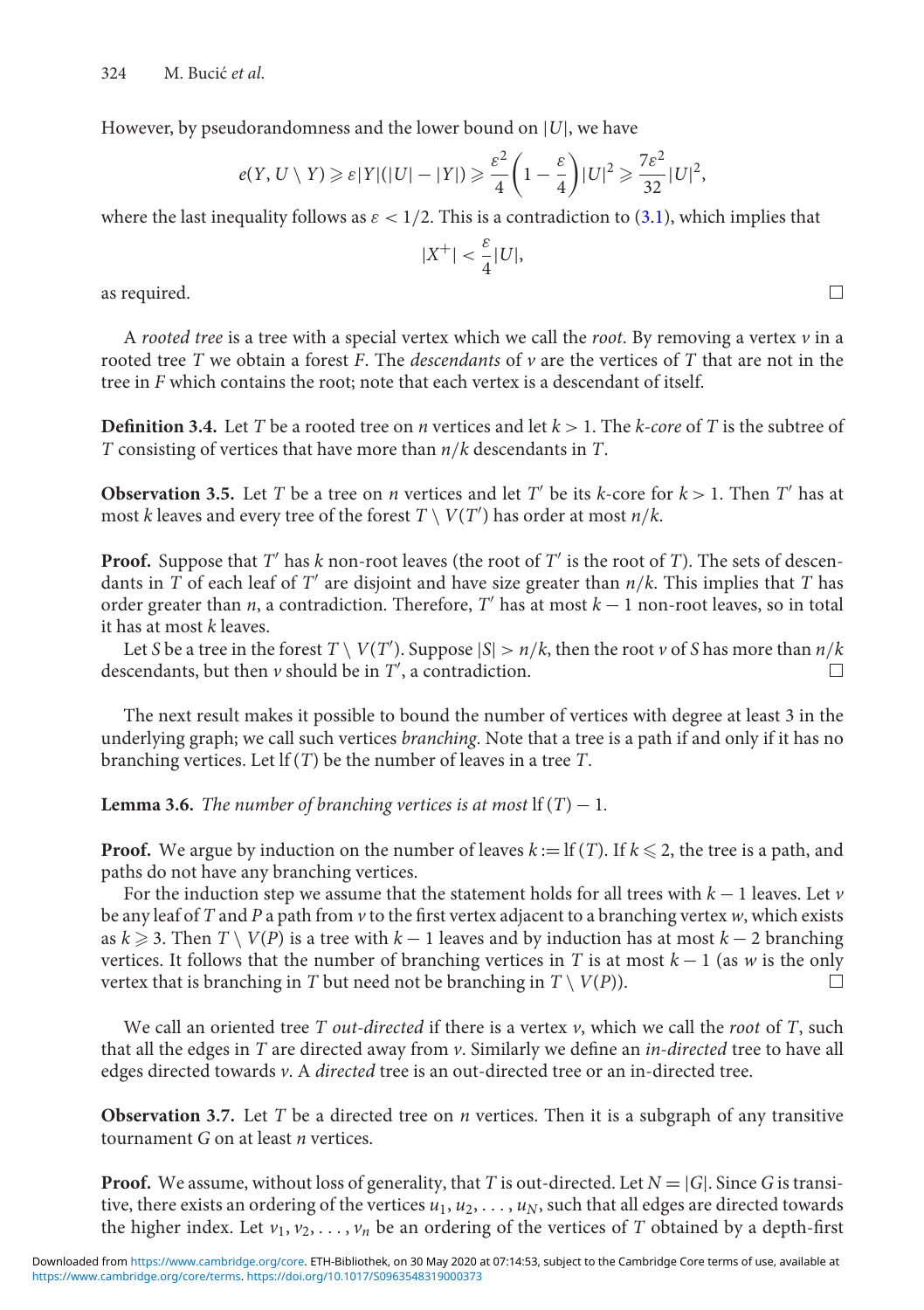search algorithm starting at the root  $\nu$  of *T*. Since *T* is out-directed, the ordering has the property that all edges of *T* are directed towards a higher index and we can embed  $v_i$  in  $u_i$  for every  $i \in [n]$ .  $\Box$ 

A leaf of an oriented tree is an *out-leaf* if its out-degree is 0 and an *in-leaf* if its in-degree is 0. Note that for an out-directed tree the only in-leaf is the root and all other leaves are out-leaves. In fact every out-leaf is a leaf itself.

# <span id="page-7-0"></span>**4. Tree versus path**

In this section we prove a special case of Theorem [1.1](#page-1-0) for a directed tree versus a directed path; here the random tournament is replaced by a pseudorandom tournament.

<span id="page-7-2"></span>**Theorem 4.1.** *Given*  $0 < \varepsilon < 1/2$  *and*  $\sigma > 0$ *, there exists a constant*  $c > 0$  *such that the following holds. Let G be a tournament on N vertices which is* ( $\varepsilon$ ,  $\sigma$  log *N*)*-pseudorandom. Then*  $G \rightarrow (\overrightarrow{P_n}, T)$ *,* where T is any directed tree on m vertices, as long as n,  $m$   $\leqslant$  N/c and nm  $\leqslant$  N<sup>2</sup>/(c<sup>2</sup> log N).

As an intermediate result we prove it first for trees with relatively few leaves (see Section [4.2\)](#page-10-1); we then prove Theorem [4.1](#page-7-2) in Section [4.3.](#page-19-0) Before turning to the proofs, we discuss three types of tree-splits, which we shall use in the proofs.

#### <span id="page-7-1"></span>*4.1 Tree-splits*

Our proofs in this section make use of several tree-splits; we present them here.

**The (c,**  $\alpha$ **)-tree-split.** Let *T* be an out-directed tree and let *T'* be a subtree of *T*. An *extending-leaf* of *T* with respect to *T* is an out-leaf (*i.e.* a non-root leaf) of *T* , which is not a leaf of *T*. Whenever *T* is clear from the context we do not mention it.

<span id="page-7-3"></span>**Lemma 4.2.** Let c  $\geqslant$  2 and 0 <  $\alpha$   $\leqslant$  (2c) $^{-1}$ . Let T be an out-directed tree on m vertices with at most  $m^\alpha$  *leaves. Then there is a partition of the vertices into subtrees*  $T_1,\ldots,T_\ell$  *such that the following properties hold.*

- <span id="page-7-4"></span>(i) For every  $i \in [\ell]$  there is at most one in-edge towards a vertex of  $T_i$  in T, and if present it is *towards the root of Ti.*
- <span id="page-7-8"></span><span id="page-7-7"></span>(ii) *The only vertices with out-edges leaving*  $T_i$  *are extending-leaves of*  $T_i$ *.*
- (iii) *Each extending-leaf of Ti lies in an even level (i.e. its distance to the root of Ti is even) and it has out-degree exactly one in T.*
- <span id="page-7-6"></span><span id="page-7-5"></span> $(iv)$   $|T_i| \leq 6m^{c\alpha}$ , *for all i*  $\in [\ell]$ .
- $(v) \ell \leq 2m^{1-c\alpha}$ .

Given a partition of *T* into subtrees  $T_1, \ldots, T_\ell$  as in Lemma [4.2,](#page-7-3) if we contract each subtree  $T_i$  to a single vertex, the resulting graph  $T'$  is again an out-directed tree with no multiple edges. We call this graph a  $(c, \alpha)$ -tree-split of *T* (see Figure [1\)](#page-8-0); note that this split need not be unique. A subtree  $T_i$  in such a split that does not have extending-leaves, that is, the vertex corresponding to  $T_i$  in  $T'$  is a leaf, is called a *leaf-tree*.

**Proof of Lemma [4.2.](#page-7-3)** For each  $i$   $\leqslant 2m^{1-\alpha\alpha}$  we construct a subtree  $T_i$  in two stages. At step  $i$  we assume we have already found  $T_1, \ldots, T_{i-1}$  for which the conditions [\(i\)–](#page-7-4)[\(iv\)](#page-7-5) hold, and  $V(T_1) \cup$  $\cdots$ ∪ *V*( $T_{i-1}$ ) induces a subtree *T'* of *T* with the same root. In the first stage we choose the root of  $T_i$  and ensure that  $T_i$  is big enough (or a leaf-tree), so that we are later able to deduce  $(v)$ , and in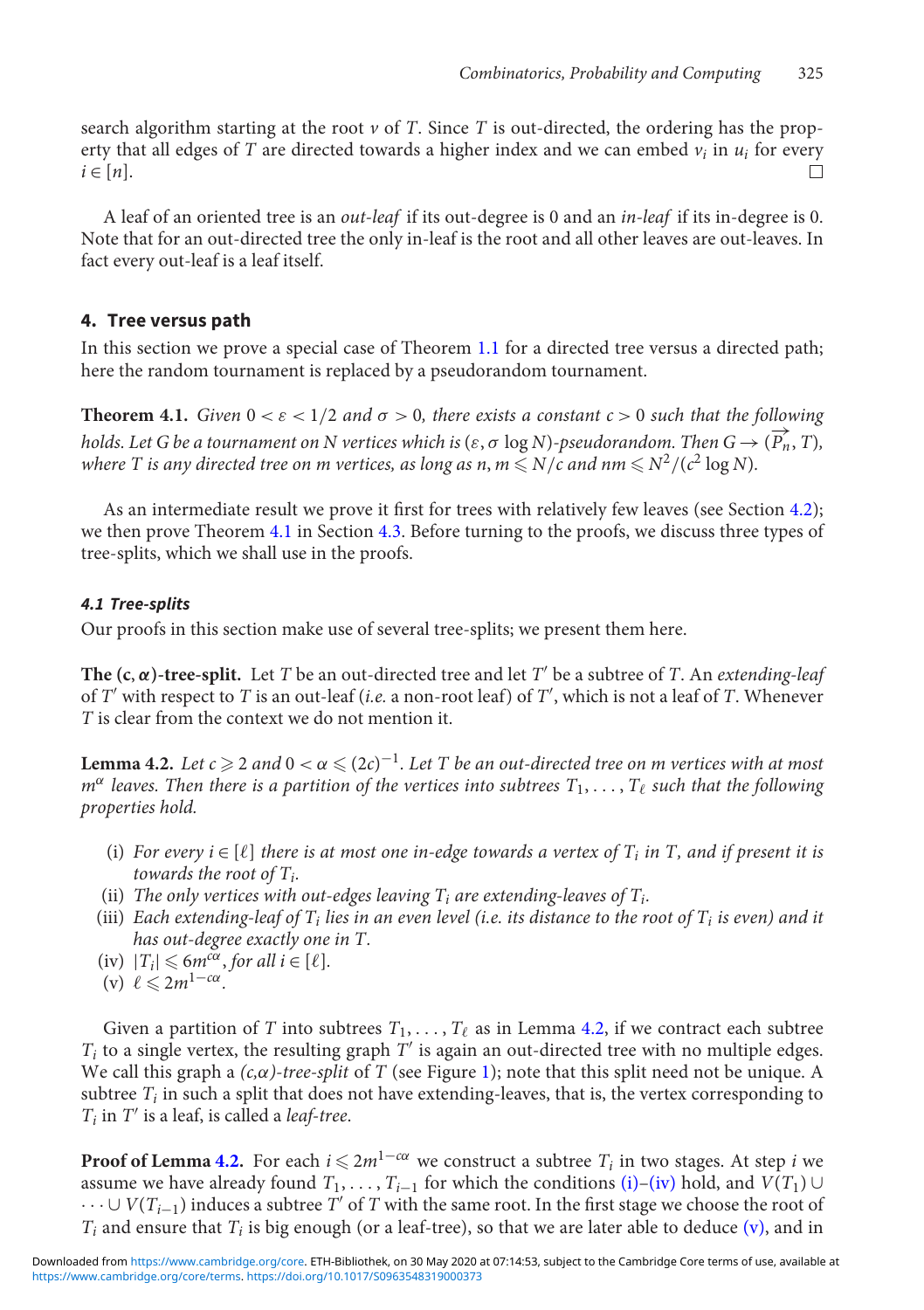<span id="page-8-0"></span>

**Figure 1.** A tree-split of a tree.

the second stage we extend  $T_i$  further to ensure that it satisfies  $(i)$ [–\(iv\).](#page-7-5) We stop the process when all the vertices of *T* are covered by the subtrees  $T_1, \ldots, T_i$ , and for such *i* we denote  $\ell := i$ .

*Stage 1.* First we choose the root *v* of  $T_i$ . For  $i = 1$  we take the root of *T* and for  $i > 1$  we pick the only out-neighbour of an extending-leaf (there is only one out-neighbour by [\(iii\)\)](#page-7-7) of *T* (this is the subtree of *T* induced by  $V(T_1) \cup \cdots \cup V(T_{i-1})$ ).

Assume first that *v* has at most  $m^{c\alpha}$  descendants in *T*. Then we let  $T_i$  be the subtree consisting of all descendants of *v* in *T*. In this case  $T_i$  is a leaf-tree of order at most  $m^{c\alpha} + 1$  and there is no second stage.

Otherwise, we start with a subtree  $T'_i$  consisting only of the vertex *v*. As long as  $|T'_i| < m^{c\alpha}$ , we pick an extending-leaf of  $T_i'$  and add all its children to  $T_i'$ . Note that such an extending-leaf always exists because there are more than  $m^{c\alpha}$  descendants of  $\nu$  in *T* and each non-leaf vertex of  $T'_{i}$  has all its children from *T* in  $T'_{i}$ . Since the maximum out-degree of *T* is bounded from above by the number of out-leaves of *T* (every out-neighbour eventually leads to a different out-leaf by following out-edges), in each step of the construction of *T <sup>i</sup>* we add at most *<sup>m</sup>*<sup>α</sup> vertices. This implies that when we stop (*i.e.* right after  $|T'_i| \geq m^{c\alpha}$  holds), we have the following:

$$
m^{c\alpha} \leqslant |T'_i| \leqslant m^{c\alpha} + m^{\alpha} \leqslant 2m^{c\alpha}.
$$

*Stage 2.* We start with  $T_i = T'_i$ , produced by the first stage. Call an extending-leaf contained in *Ti bad* if it lies in an odd level or has out-degree not equal to one in *T*. As long as there is a bad extending-leaf in *Ti*, we add all its children to *Ti*. Eventually there are no bad extending-leaves left, since by going deep enough we reach a leaf of *T*, which by definition is not an extending-leaf.

Note that during the procedure of both stages [\(i\)](#page-7-4) is always satisfied by the choice of the root. Moreover, at the end of the procedure, [\(ii\)](#page-7-8) and [\(iii\)](#page-7-7) hold as well, since there are no bad extendingleaves in *Ti*.

Now let us prove that condition [\(iv\)](#page-7-5) holds, *i.e.* that  $|T_i| \leqslant 6m^{c\alpha}$ . From the first stage we know that  $|T'_i| \leqslant 2m^{\tilde{c}\alpha}$ . Furthermore, every vertex in  $T_i \setminus T'_i$  is either a leaf in  $T$  or it was a bad vertex for some *T <sup>i</sup>*. In the latter case such a vertex is either branching or has out-degree 1 in *T* and is on an odd level; in the second case its child is either a branching vertex or a leaf of *T* itself. Recall that there are at most  $m^{\alpha}$  leaves in *T*, so by Lemma [3.6](#page-6-1) there are at most  $m^{\alpha}$  branching vertices. Finally, as each vertex has a unique parent, the number of vertices of  $T_i \setminus T'_i$  of the last type (*i.e.* vertices on odd levels of *T* whose out-degree is 1) is bounded by the number of leaves of *T* plus the number of branching vertices of *T*. This implies that

$$
|T_i| = |T'_i| + |T_i \setminus T'_i| \leq 2m^{c\alpha} + m^{\alpha} + m^{\alpha} + 2m^{\alpha} \leq 6m^{c\alpha}.
$$

To see that the last condition [\(v\)](#page-7-6) holds, we note that each leaf-tree contains at least one outleaf of *T*. Thus, the number of leaf-trees is bounded by  $m^{\alpha}$ . In addition to that we can bound the nu[mber of non-leaf-trees b](https://www.cambridge.org/core)y  $m/m<sup>cc</sup>$ , since each one has order at least  $m<sup>cc</sup>$ . This implies that<br>Downloaded from https://www.cambridge.org/core. ETH-Bibliothek, on 30 May 2020 at 07:14:53, subject to the Cambridge [https://www.cambridge.org/core/terms.](https://www.cambridge.org/core/terms) <https://doi.org/10.1017/S0963548319000373>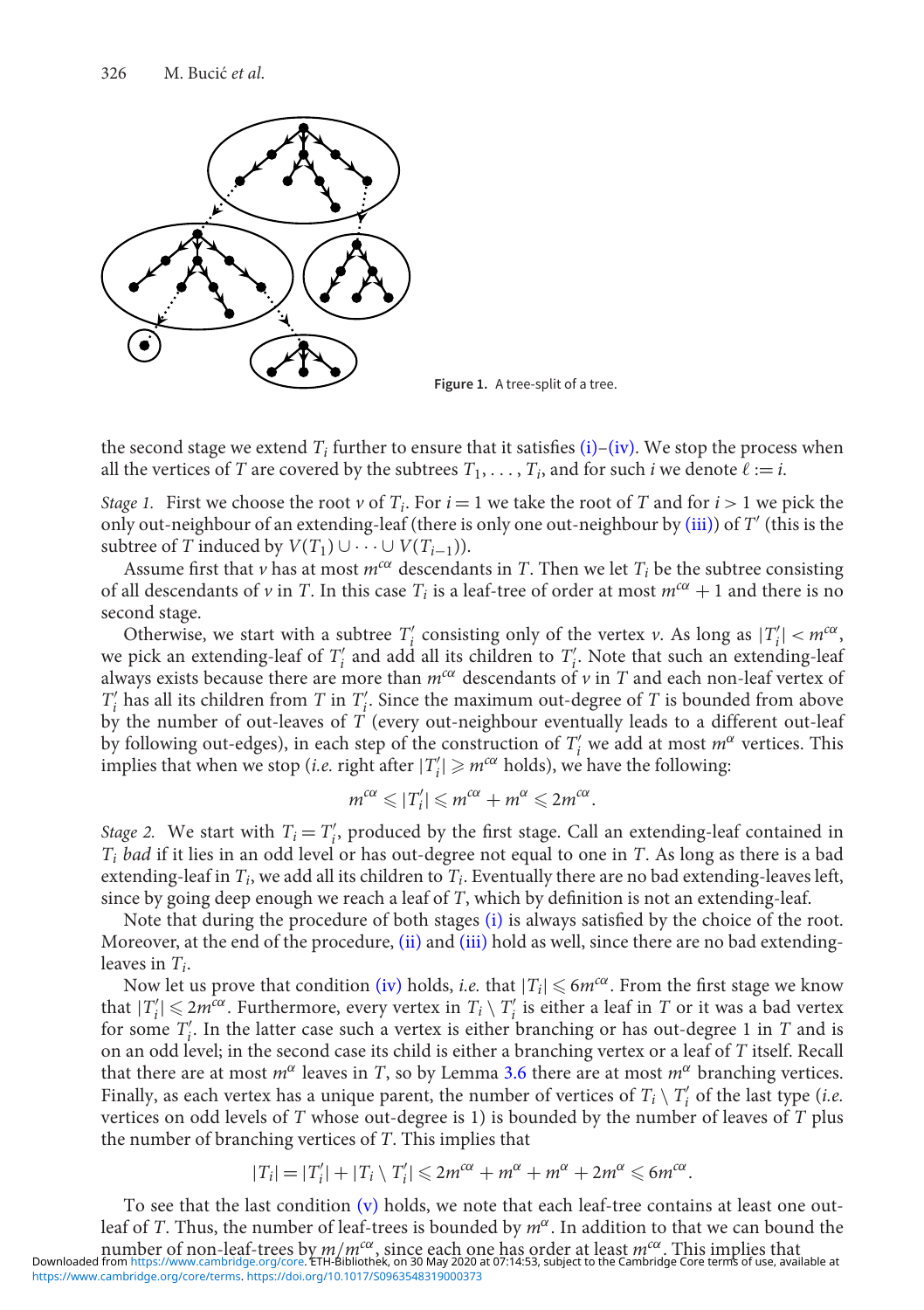<span id="page-9-0"></span>

**Figure 2.** The path-split of a tree.

$$
\ell \leqslant m^{\alpha}+m^{1-c\alpha}\leqslant 2m^{1-c\alpha},
$$

where the last inequality follows from  $c\geqslant 2$  and  $0<\alpha\leqslant (2c)^{-1}.$ 

The  $\alpha$ -path-split. In the following lemma we are interested in a similar split, but this time we want the subtrees in the split to be paths. The graph obtained by contracting the paths in the following lemma will be called an α-*path-split* (see Figure [2\)](#page-9-0). We call a vertex of a tree a *junction* if it is a leaf or a branching vertex.

<span id="page-9-1"></span>**Lemma 4.3.** Let  $0 < \alpha \leqslant 1/4$ . Let T be an out-directed tree on m vertices with at most m<sup>α</sup> leaves. Then there is a partition of the vertices into subpaths  $P_1,\ldots,P_\ell$  such that the following properties *hold.*

- (i) If  $P_i$  contains a junction then  $|P_i| = 1$ .
- (ii) For every  $i \in [\ell]$  there is at most one in-edge towards  $P_i$ , which is directed towards the start*vertex of Pi. Furthermore, unless Pi is a junction, there is at most one out-edge away from Pi which is directed from the end-vertex of Pi.*
- (iii)  $|P_i| \le m^{3\alpha}$ .
- $(iv) \ell \leqslant 5m^{1-3\alpha}.$

**Proof.** We define the paths in the split as follows. First we let each junction be a separate trivial path of size 1. We then remove all junctions from the tree; thus we are left with a collection of disjoint subpaths, which we call *long subpaths*. Finally, we split each such path into smaller subpaths, called *short subpaths*, such that each has order at most *m*3α. We let these shorter paths be the remaining subpaths of our split. We now show that this split satisfies the desired conditions.

First note that the number of junctions is at most  $2m^{\alpha}$ , since by assumption there are at most  $m^{\alpha}$  leaves and therefore at most  $m^{\alpha}$  branching vertices, by Lemma [3.6.](#page-6-1) If we consider a graph whose vertex set is the set of junctions and put an edge between a pair of junctions whenever they are joined by a long subpath, we obtain a forest. Therefore, the number of long subpaths, denoted by *d*, satisfies the following:

$$
d \leqslant \# \text{ of junctions } -1 \leqslant 2m^{\alpha}.
$$

For *i* ∈ [*d*], let *mi* denote the order of the *i*th long subpath. Then we split the *i*th long subpath into

$$
r_i := \left\lceil \frac{m_i}{m^{3\alpha}} \right\rceil \leqslant \frac{m_i}{m^{3\alpha}} + 1
$$

shorter subpaths of order at most  $m^{3\alpha}$  each. Hence, the total number of paths used is bounded from above by

$$
\sum_{i\in[d]} r_i+2m^{\alpha}\leqslant \sum_{i\in d}\frac{m_i}{m^{3\alpha}}+d+2m^{\alpha}\leqslant m^{1-3\alpha}+4m^{\alpha}\leqslant 5m^{1-3\alpha},
$$

as required.

[https://www.cambridge.org/core/terms.](https://www.cambridge.org/core/terms) <https://doi.org/10.1017/S0963548319000373> Downloaded from [https://www.cambridge.org/core.](https://www.cambridge.org/core) ETH-Bibliothek, on 30 May 2020 at 07:14:53, subject to the Cambridge Core terms of use, available at

 $\Box$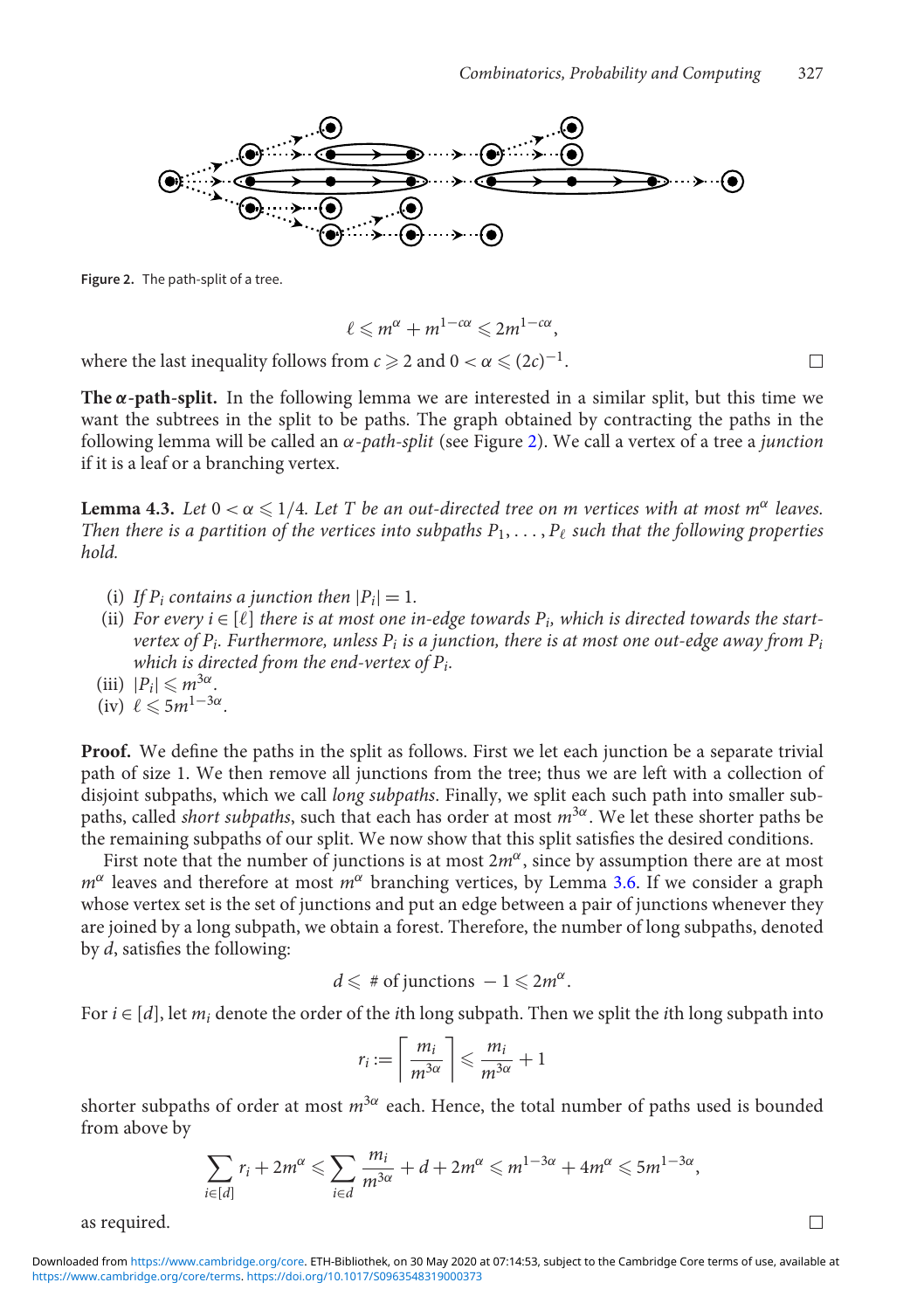<span id="page-10-2"></span>

**Figure 3.** The 3-core-split of a tree on 19 vertices.

The *k*-core-split. We now define the *k*-core-split  $F_1, \ldots, F_\ell$  of a tree *T* (see Figure [3\)](#page-10-2); this will be used in Section [4.3](#page-19-0) to remove the requirement on the number of leaves of *T* in order to prove Theorem [4.1.](#page-7-2) Let *T'* be the *k*-core of  $\hat{T}$ . We set  $F_1 = T'$ . For  $i > 1$ , let  $S_1, S_2, \ldots, S_{\ell_i}$  be the trees of the forest  $T \setminus \bigcup_{j \in [i-1]} F_j$ . For every  $j \in [\ell_i]$  we define  $T_j$  to be the *k*-core of  $S_j$  and set the forest  $F_i := \bigcup_{j \in [\ell_i]} T_j.$ 

<span id="page-10-7"></span><span id="page-10-3"></span>**Proposition 4.4.** Let  $F_1, \ldots, F_\ell$  be the k-core-split of a tree T. If T' is a tree in the forest  $F_i$  then

- <span id="page-10-4"></span>(i) *T'* has order less than  $|T|/k^{i-1}$  and
- (ii) If  $(T') \le k$ .

**Proof.** Let us prove [\(i\)](#page-10-3) by induction over *i*. The statement is clearly true for  $i = 1$ . Let us assume that it holds for some *i* < *l*; then every tree *S* from  $F_i$  has size less than  $|T|/k^{i-1}$  and is a *k*-core of some subtree of *T*. Therefore, every tree in  $F_{i+1}$  has order at most  $|T|/k^{i-1} \cdot k^{-1} = |T|/k^i$ , using Observation [3.5,](#page-6-2) as desired. Property [\(ii\)](#page-10-4) follows, because every tree in *Fi* is a *k*-core of some subtree of *T*.  $\Box$ 

# <span id="page-10-1"></span>*4.2 Tree with few leaves*

We will make use of the following theorem (Theorem 3.17 in [\[4\]](#page-27-5)). In fact, we will only use a special case of this theorem, when one of the trees is a path.

<span id="page-10-0"></span>**Theorem 4.5.** *There exists a constant c such that, for any oriented trees*  $T_1$  *and*  $T_2$ *, in any* 2-colouring of the complete directed graph on  $c(|T_1|+|T_2|)$  vertices there exists a red  $T_1$  or a blue  $T_2$ .

Furthermore, our proof makes use of the special case of Theorem [4.1](#page-7-2) for path versus path, proved in [\[5\]](#page-27-7) as Theorem 12.

<span id="page-10-6"></span>**Theorem 4.6.** *Given*  $0 < \varepsilon < 1/2$  *and*  $\sigma > 0$ *, there is a constant*  $c > 0$  *such that the following holds. Let G be an* ( $\varepsilon$ ,  $\sigma$  log *N*)*-pseudorandom tournament on N vertices. Then*  $G \rightarrow (\overrightarrow{P_n}, \overrightarrow{P_m})$  *provided*  $n, m \leq N/c$  and  $nm \leq N^2/(c^2 \log N)$ .

This theorem is tight up to the constant factor. This result is the main bottleneck for our proof, as it will rely on this result as a black box.

The following theorem is an intermediate result, leading to the proof of Theorem [4.1.](#page-7-2) Its proof introduces some interesting new ideas about how to deal with trees in place of paths.

<span id="page-10-5"></span>**Theorem 4.7.** *Given*  $0 < \varepsilon < 1/2$  *and*  $\sigma > 0$ *, there exists a constant*  $c > 0$  *such that the following holds. Let G be a tournament on N vertices, which is* ( $\varepsilon$ ,  $\sigma$  log *N*)*-pseudorandom. Then*  $G \rightarrow (\overrightarrow{P_n}, T)$ *,*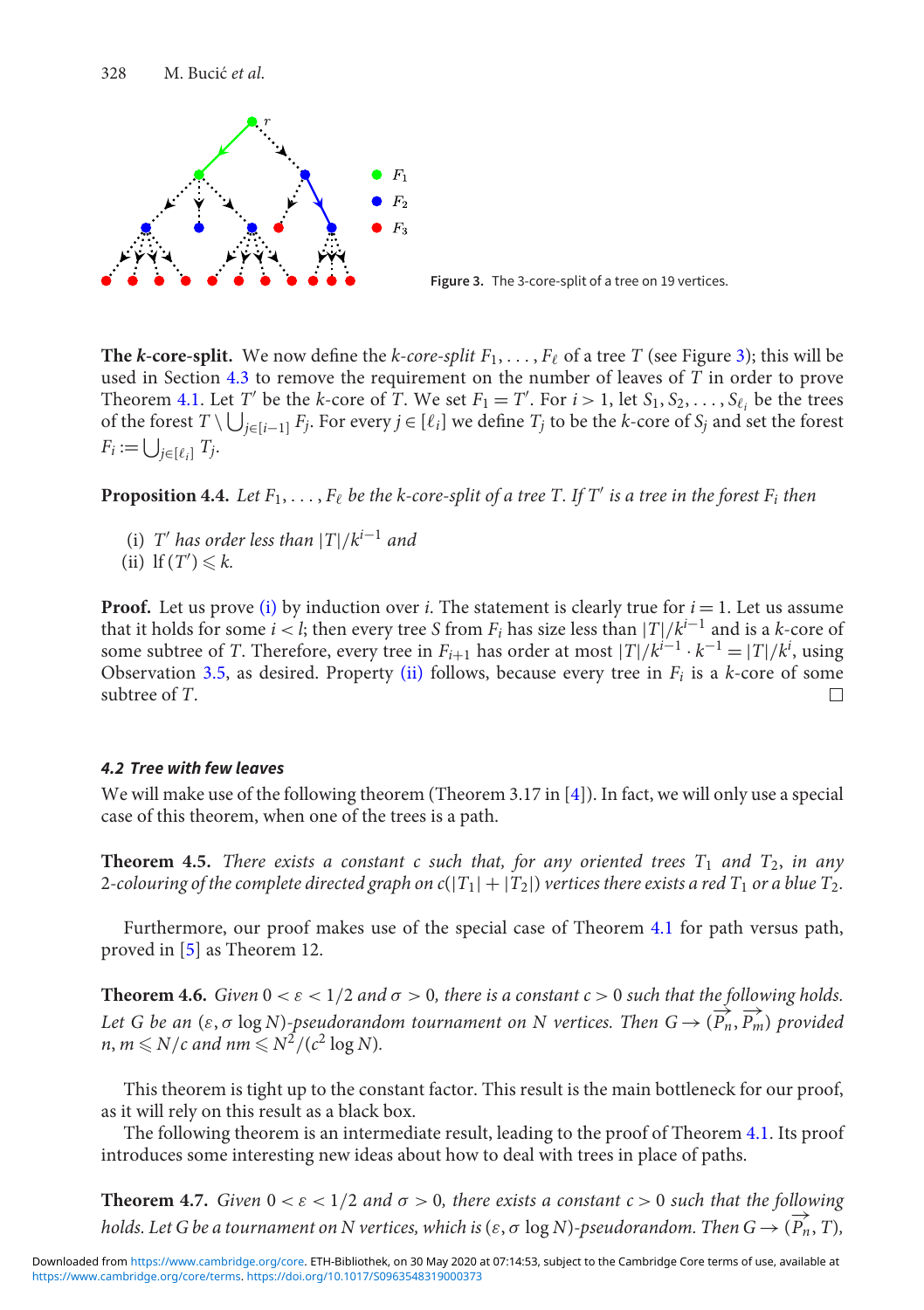<span id="page-11-0"></span>

**Figure 4.** Red–blue pairs.

where T is any directed tree on m vertices, with at most  $m^{1/6}$  leaves, as long as n,  $m$   $\leqslant$  N/c and  $nm \leq N^2/(c^2 \log N)$ .

**Proof.** Let  $\alpha = 1/6$ . Without loss of generality we may assume that *T* is out-directed, because once we prove this, since directed paths are both in-directed and out-directed, we can apply it to the tournament with opposite orientation of every edge to conclude the other case.

Consider a fixed 2-colouring of *G*. Write  $a = 128\varepsilon^{-2}$ ,  $b = 8a$  and make the following definition:

a cycle *C* is 
$$
\begin{cases} \text{short} & \text{if } |C| < am^{2\alpha}, \\ \text{medium} & \text{if } am^{2\alpha} \leq |C| \leq bm^{2\alpha}, \\ \text{long} & \text{if } bm^{2\alpha} < |C|. \end{cases}
$$

We will prove the theorem under assumptions that  $N \ge c^2$  and  $n, m \ge N/(c \log N)$ , for some value of *c*. We start by arguing how to conclude the theorem in general, assuming we know it under these conditions. To see this with only the first assumption, let  $n' = \max(n, N/(c \log N))$  and  $m' = \max(m, N/(c \log N))$ . It is easy to see that  $n', m' \leq N/c$  and  $n'm' \leq N^2/(c^2 \log N)$  still hold. The required result for *m* and *n* now follows from the result for *n'* and *m'*, which satisfy both assumptions. So there is a *c* such that the general result holds, given  $N \ge c^2$ . Now if  $N < c^2$ , then  $c^2 > N \geqslant cn$ , *cm* implying *n*, *m* < *c*, so the result follows, with a larger constant, by appealing to the fact that oriented Ramsey numbers of acyclic graphs are finite.

So, from now on we assume  $N \ge c^2$  and  $n, m \ge N/(c \log N)$ . In particular, this implies  $m^{\alpha} \ge$  $\sigma$  log *N*.

*Case 1: many disjoint medium or long blue cycles.* We shall consider two subcases.

- 1(a) There is a collection of vertex-disjoint medium blue cycles covering at least *N*/4 vertices.
- 1(b) There is a collection of vertex-disjoint long blue cycles covering at least *N*/4 vertices, such that they span no medium blue cycle and all the large blue cycles are as short as possible.

We resolve both subcases by finding the following structure. Given *k* and *t*,a(*k*, *t*)*-red–blue pair* is a collection of pairwise disjoint subsets of vertices  $A_1, B_1, \ldots, A_t, B_t$ , each of size *k*, such that for every  $i \in [t]$  the following holds (see Figure [4\)](#page-11-0):

- (i) the bipartite graph  $G[A_i, B_i]$  contains only red edges,
- (ii) for every  $i \in [t]$  there exists a blue path  $P_i$  that contains all vertices of  $A_i$ , such that  $P_i$  and  $P_i$  are vertex-disjoint for all  $j \neq i$ .

We start by showing how to conclude the argument once we find this structure, and then we show how to find it in each of the two cases.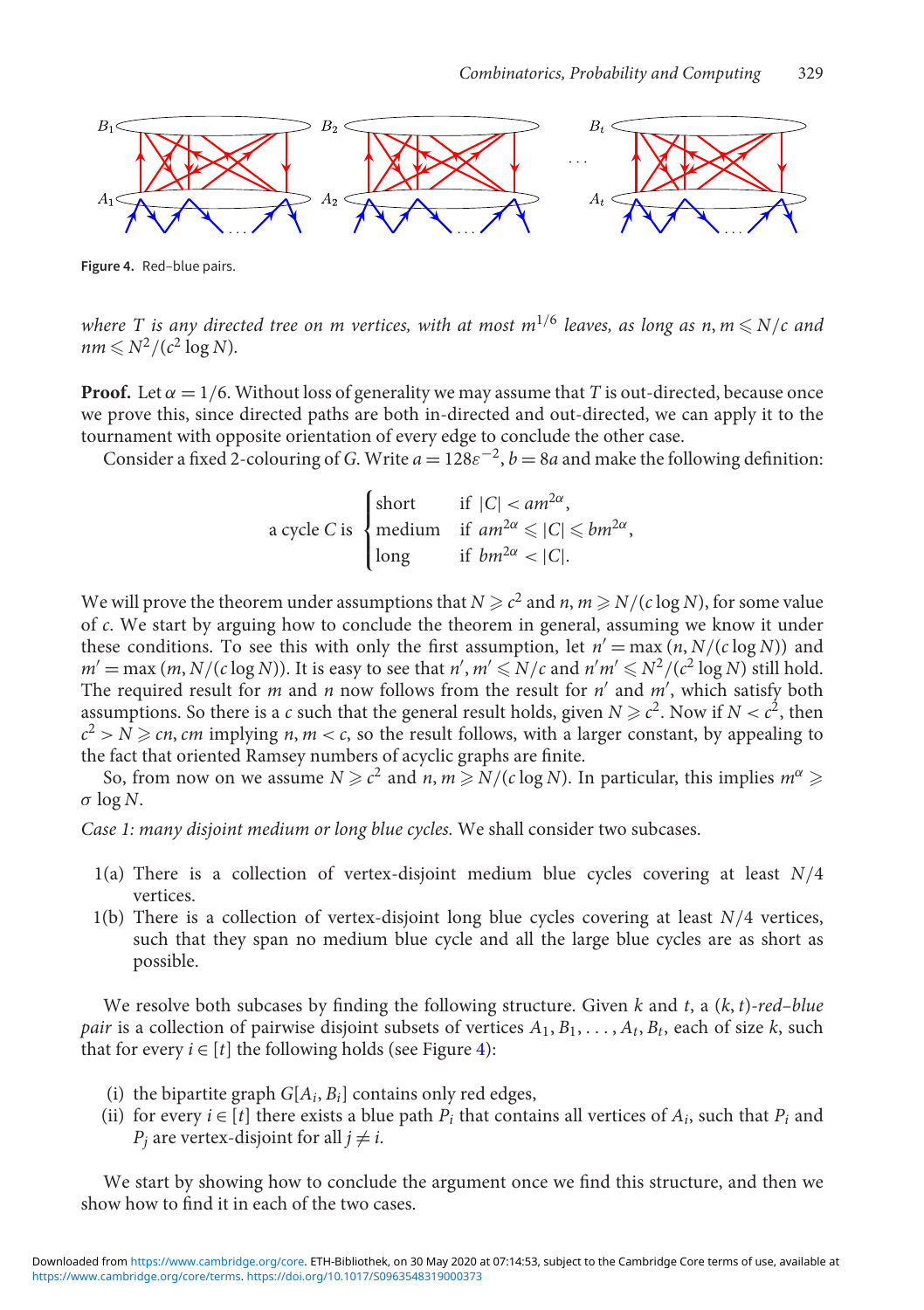<span id="page-12-1"></span>**Proposition 4.8.** Let  $\frac{3}{4}$  am<sup>2 $\alpha \le k \le am^{2\alpha}$  and  $t \ge N/(256k)$ . If G contains (k, t)-red–blue pairs then</sup>  $G \rightarrow (\overrightarrow{P_n}, T)$ .

**Proof.** Let us define an auxiliary complete directed graph *K* on vertex set [*t*]. We colour the edge *ij* blue if at least  $(1 - \varepsilon/4)$ *k* vertices in  $A_i$  have at least  $(\varepsilon/2)$ *k* blue out-neighbours in  $A_i$  and red otherwise.

Theorem [4.5](#page-10-0) implies that in the auxiliary graph *K* there is a directed blue path of order  $t/(2c_1)$ or any oriented red tree of order  $t/(2c_1)$ , for some positive constant  $c_1$ . We claim that the constant *c* can be chosen such that the following two inequalities hold:

- <span id="page-12-2"></span><span id="page-12-0"></span> $(1)$   $t \geq 8c_1/(\varepsilon k)n$ ,
- $(2)$   $t \ge 4c_1m^{1-2\alpha}$ .

Inequality [\(1\)](#page-12-0) follows, since, by the assumptions of Proposition [4.8](#page-12-1) and Theorem [4.7,](#page-10-5)  $t \geq$ *N*/(256*k*) and  $N \ge cn \ge 256 \cdot 8\varepsilon^{-1}c_1n$ , where the last inequality holds under the assumption that  $c \geq 2^{11}c_1\varepsilon^{-1}$ . We obtain inequality [\(2\)](#page-12-2) by using *N*  $\geq$  *cm*, under the assumption that  $c \geq 2^{10}ac_1 =$  $2^{17} \varepsilon^{-2} c_1$  as follows:

$$
t \geqslant \frac{N}{256k} \geqslant \frac{N}{256am^{2\alpha}} \geqslant \frac{cm^{1-2\alpha}}{256a} \geqslant 4c_1 m^{1-2\alpha}.
$$

Suppose that there exists a blue path  $P = i_1 i_2 \cdots i_\ell$  of order  $\ell := t/(2c_1)$  in *K*. We will explain how to lift this path to a blue path in *G* by using subpaths of order at least  $s := (\varepsilon/4)k$  from each of the blue paths  $P_{i_j}$  associated to  $A_{i_j}$  for  $j \in [\ell]$ .

For every  $j \in [\ell]$ , let  $E_j \subseteq A_{i_j}$  denote the set of vertices with at least  $2s = (\varepsilon/2)k$  blue outneighbours in  $A_{i_{i+1}}$ . Note that  $|E_j| \geq (1 - \varepsilon/4)k$ , since the edge  $i_j i_{j+1}$  is blue in *K*.

We start with an initial subpath  $P'$  of the path  $P_i$ <sub>1</sub> associated to  $A_i$ <sub>1</sub> which ends in the last vertex from  $P_{i_1}$  contained in  $E_1$ . Note that  $|P'| \geq |E_1| \geq s$ , since  $P_{i_1}$  covers  $A_{i_1}$ , so also  $E_1$ .

Suppose that we already have a path *P'* of order at least  $s(j-1)$  in  $\bigcup_{r \in [j-1]} A_{i_r}$  whose last vertex *v* is contained in  $E_{i-1}$ .

Let *S<sub>i</sub>* be the blue out-neighbourhood of *v* in  $A_{i_j}$  and let  $u_1, u_2, \ldots, u_k$  denote the vertices of the blue path  $P_{i_j}$  in  $A_{i_j}$  ordered according to their order in  $P_{i_j}$ . We extend  $P'$  by the path  $Q$  consisting of  $u_p, u_{p+1}, \ldots, u_q$ , where p is the smallest index among the vertices in  $S_j$  and q the largest index among the vertices in *Ej*. Note that *Q* has order at least *s*, since

$$
|E_j \cap S_j| = |E_j| + |S_j| - |E_j \cup S_j| \ge |E_j| + |S_j| - |A_{i_j}| \ge \left(1 - \frac{\varepsilon}{4}\right)k + \frac{\varepsilon}{2}k - k = \frac{\varepsilon}{4}k = s.
$$

The blue path in *K* has order  $t/(2c_1)$ , so this process produces a blue path in *G* of order at least

$$
\frac{ts}{2c_1} \geqslant \frac{8c_1 n/(\varepsilon k) \cdot \varepsilon k/4}{2c_1} = n,
$$

where we used inequality [\(1\);](#page-12-0) this completes the proof of Proposition [4.8](#page-12-1) in the case where *K* contains a long blue path.

Otherwise, *i.e.* if *K* does not have a blue path of order  $t/(2c_1)$ , then *K* contains a red copy of a (2,  $\alpha$ )-tree-split of *T* (obtained from Lemma [4.2\)](#page-7-3), since  $t/(2c_1) \ge 2m^{1-2\alpha}$ , by inequality [\(2\).](#page-12-2) We now explain how to lift the tree-split from *K* to a red copy of *T* in *G*. We relabel the vertices of *K* in such a way that the vertices of the tree-split we found in *K* are [ $\ell$ ], for  $\ell$  being the order of the tree-split, and vertex *i* representing a subtree  $T_i$  of  $T$ . Our aim is to embed the subtrees  $T_i$  in *Ai* ∪ *Bi*. To that end we pick 'candidate sets' *Di* ⊆ *Ai* which satisfy some useful properties.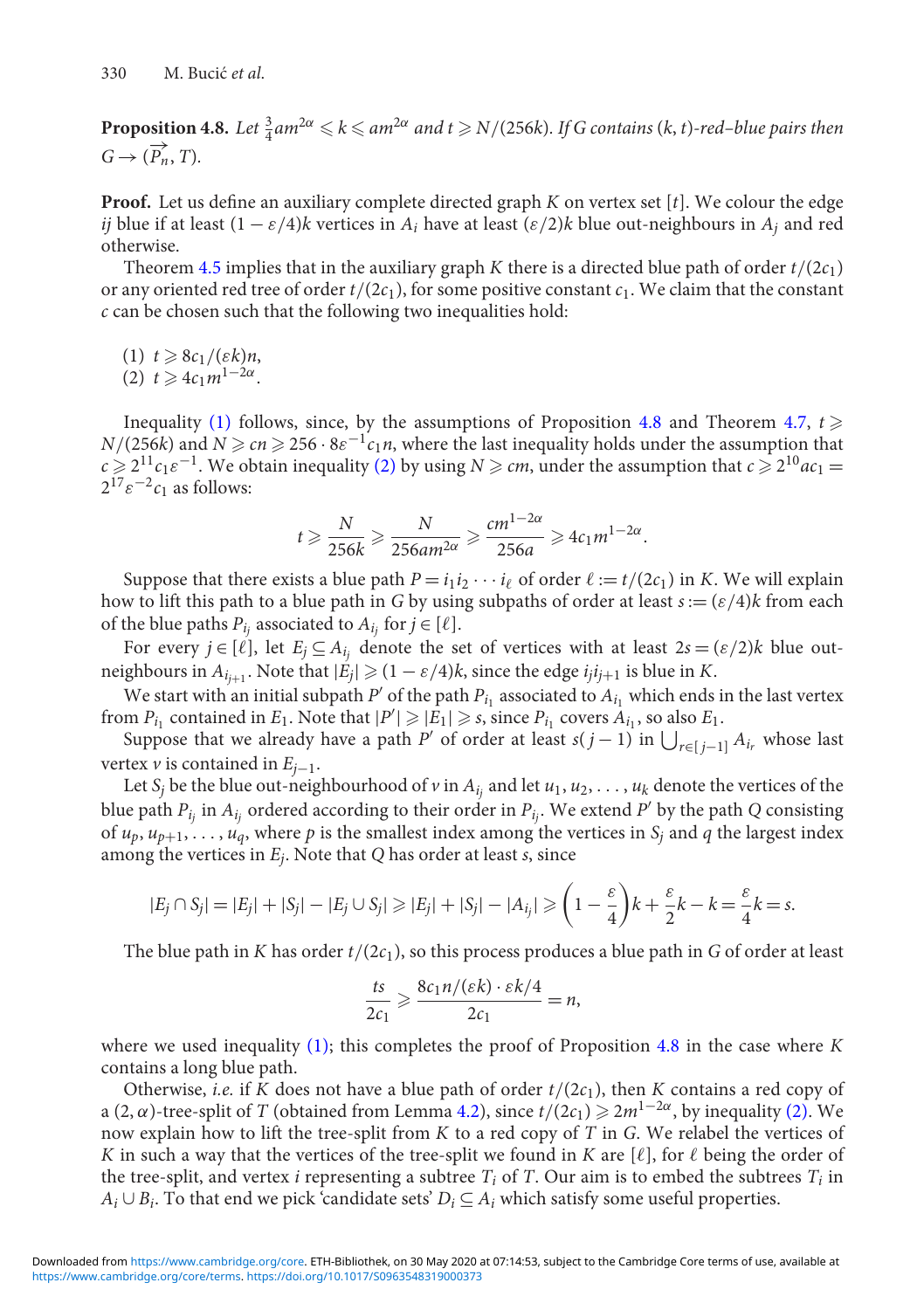<span id="page-13-2"></span>**Claim 4.9.** *Suppose that for each vertex i of the tree-split we have a non-empty set of candidates*  $D_i \subseteq A_i$ , such that for any  $v \in D_i$  there is a tree  $T(v)$  with the following properties:

- <span id="page-13-1"></span><span id="page-13-0"></span>(i)  $T(v)$  *is a red copy of*  $T_i$  *embedded in*  $A_i \cup B_i$  *and rooted at v*,
- (ii) *each vertex u in*  $T(v)$  *that corresponds to an extending-leaf w in*  $T_i$  (*as a subtree of*  $T$ *) is in*  $A_i$ *and has a red out-edge towards*  $D_i$  *if j is such that there is an edge from w to*  $T_i$  *in*  $T_i$ .

*Then we can find a red copy of tree T inside the tournament G.*

**Proof.** Let  $T'$  denote the subtree of the tree-split containing the root  $\nu$  of  $T$ . From the set of candidates for the root of *T'* we can pick any vertex we want and set  $T' := T(v)$ . By property [\(ii\)](#page-13-0) we can choose the roots of the adjacent subtrees in the corresponding candidate sets and by [\(i\)](#page-13-1) we can embed the subtrees themselves as well. Note that as all *Ai* and *Bi* are disjoint, we do not use any of the vertices twice. Repeating this argument eventually produces a red copy of *T* in the tournament *G*.

We now show how to construct appropriate candidate sets consisting of at least *k*/2 vertices. For this we begin with the leaves of the tree-split and then make our way up, in the sense that we deal with the candidate set of a particular vertex from the tree-split only if we have already defined the candidate sets for all its out-neighbours.

Let us define the candidate set  $D_i$ , where the out-neighbours of vertex *i* in the tree-split are  $j_s$ for  $s \in [h]$  (if  $T_i$  is a leaf-tree then  $h = 0$ ). Note that by the assumption on the number of leaves of the tree  $T$  and the definition of a tree-split,  $h \leqslant m^{\alpha}$ . Furthermore, by construction, the candidate sets  $D_i$ , have already been defined (this condition also holds, in particular, for leaf-trees).

For each  $s \in [h]$ , let  $X_s \subseteq A_i$  be the set of vertices with at least one red out-neighbour in  $D_i$ . These sets will host the extending-leaves and guarantee property [\(ii\)](#page-13-0) of Claim [4.9.](#page-13-2) Let *Y* be the set of vertices in  $B_i$  that send at least  $|T_i| + \sigma \log N$  red edges into each set  $X_s$ ; if there are no such sets  $X_s$  (*i.e.*  $T_i$  is a leaf-tree), we let  $Y$  be the set of vertices in  $B_i$  with at least  $|T_i| + \sigma \log N$  red out-neighbours in  $A_i$ . Finally, let  $D_i$  be the set of vertices in  $A_i$  that send at least  $|T_i|$  red edges into *Y*.

**Claim 4.10.**  $|D_i| \ge |A_i| - \sigma \log N \ge k/2$ .

**Proof.** Firstly, we show that  $|X_s| \geqslant (\varepsilon/8)k$  for every  $s \in [h]$ . Indeed, as  $|D_{i_s}| \geqslant k/2 \geqslant \sigma \log N$ , by pseudorandomness, all but at most  $\sigma$  log *N* vertices of  $A_i$  send at least  $\varepsilon|D_i| \geqslant (\varepsilon/2)k$  edges into  $D_i$ . Since *ij<sub>s</sub>* is a red edge in the auxiliary graph *K*, at most  $(1 - \varepsilon/4)k$  of these vertices send at least  $(\varepsilon/2)$ *k* blue edges into  $D_i$ . It follows that there are at least  $|A_i| - (1 - \varepsilon/4)k - \sigma \log N \geq (\varepsilon/8)k$ vertices in  $A_i$  with at least one red out-neighbour in  $D_i$ , *i.e.*  $|X_s| \geqslant (\varepsilon/8)k$ , as claimed.

We now claim that  $|Y| \ge k/2$ . Indeed, since all edges between  $A_i$  and  $B_i$  are red, by pseudorandomness, all but at most  $\sigma$  log *N* vertices of  $B_i$  send at least  $\epsilon|X_s| \geqslant (\epsilon^2/8)k \geqslant |T_i| + \sigma \log N$  red edges into  $X_s$ , for every  $s \in [h]$ . Hence,

$$
|Y| \geq |B_i| - h \cdot \sigma \log N \geq k - m^{\alpha} \cdot \sigma \log N \geq k/2.
$$

A similar argument shows that  $|Y| \ge k/2$  if  $T_i$  is a leaf-tree.

Finally, by pseudorandomness and since all edges from  $A_i$  to  $B_i$  are red, we find that  $|D_i| \geq$  $|A_i|$  −  $\sigma$  log *N*  $\geq$  *k*/2, as required.  $\Box$ 

Now let us explain why each vertex in *Di* is a candidate for the root of *Ti*. Note that the bipartite graph  $G[D_i, Y]$  has minimum red out-degree at least  $|T_i|$ , allowing us to greedily embed a copy  $T'$  of the subgraph of  $T_i$  obtained by removing its extending-leaves. By the property that all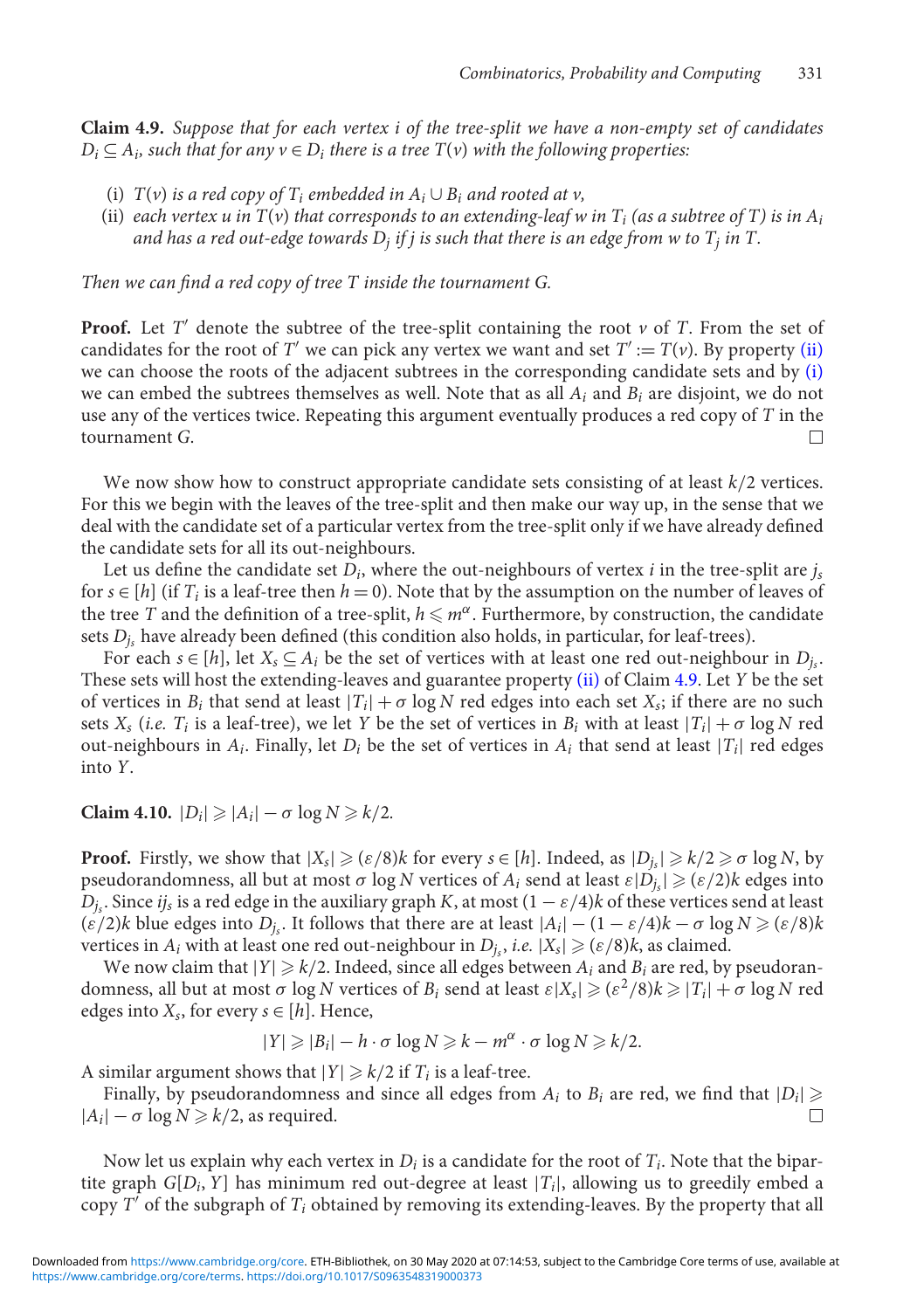extending-leaves lie at even distance from the root of their corresponding subtree, the parent of such a leaf  $u$  is embedded in  $Y$  and has at least  $|T_i|$  red out-neighbours in the corresponding set  $X_s$ . Since we have not embedded all the vertices of  $T_i$  yet, we can embed  $u$  in  $X_s$ .

These candidate sets *Di* satisfy conditions of Claim [4.9,](#page-13-2) so we can find a red copy of the desired tree in *G*. This completes the proof of Proposition [4.8.](#page-12-1)  $\Box$ 

In order to complete the proof of Theorem [4.7](#page-10-5) in Case 1, it now remains to show how to find  $(k, t)$ -red–blue pairs in Cases  $1(a)$  and  $1(b)$ .

*Case 1(a): many disjoint medium blue cycles.* We assume that there is a collection of vertex-disjoint medium blue cycles  $C_1, C_2, \ldots, C_{t'}$  which cover at least  $N/4$  vertices. Since the medium cycles have length at most  $bm^{2\alpha}$ , we get that  $t' \geq N/(4bm^{2\alpha})$ .

Let *H* be an auxiliary 2-coloured complete directed graph on vertex set [*t* ]. We colour the edge *ij* blue if at least  $(a/4)m^{2\alpha}$  vertices in  $C_i$  have a blue out-neighbour in  $C_i$  and red otherwise. Now we consider a maximal red–red matching *M*, namely a matching that consists of edges that are red in both directions.

First we suppose that the matching M covers at most  $t'/2$  vertices. Since this matching is maximal, for every two vertices *i* and *j* not covered by *M*, at least one of the directed edges *ij* and *ji* is blue. In particular, there is a blue subtournament on at least  $t'/2$  vertices. Since every tournament contains a directed Hamiltonian path, we thus find a blue directed path of order  $t^2/2$  in the auxiliary graph *H*. The following claim explains how to lift this path to the tournament *G*.

<span id="page-14-0"></span>**Claim 4.11.** Let G be an oriented graph with pairwise vertex-disjoint cycles  $C_1, C_2, \ldots, C_k$  such that, *for each i* < *k, there are at least r vertices in*  $C_i$  *that have an out-neighbour in*  $C_{i+1}$  *and*  $|C_k| \ge r$ *. Then G contains a directed path of order k* · *r.*

**Proof.** If  $k = 1$  the claim is immediate since we assume  $|C_1| \ge r$ . We show that for every  $1 \le i \le k$ there is a path  $P_i$  of order at least  $r(i-1)$  whose vertices are in  $\bigcup_{j \in [i-1]} V(C_j)$  and whose last vertex has an out-neighbour  $w_i$  in  $C_i$ . Indeed, for  $i = 1$  we can take  $P_1$  to be the empty path. For  $1 ≤ i < k - 1$ , suppose that  $P_i$  and  $w_i$  satisfy the required properties, let  $Q_{i+1}$  be the path that starts at  $w_i$  and follows  $C_i$  until the last vertex of  $C_i$  that has an out-neighbour in  $C_{i+1}$ , let  $w_{i+1}$  be one such out-neighbour of the last vertex in  $Q_{i+1}$ , and form  $P_{i+1}$  by concatenating  $P_i$  and  $Q_{i+1}$ . It is easy to check that  $P_{i+1}$  and  $w_{i+1}$  satisfy the required properties.

Now, given a path  $P_k$  and a vertex  $w_k$  as above, extend  $P_k$  by a path that starts at  $w_k$  and follows  $C_k$  until the last vertex before  $w_k$ . This extends  $P_k$  by at least *r* vertices, as  $|C_k| \ge r$ , to give a path in *G* of order at least  $k \cdot r$ , as required for the claim.  $\Box$ 

By applying Claim [4.11](#page-14-0) to the induced blue subgraph of *G* we find a blue path of order at least

$$
\frac{a}{4}m^{2\alpha} \cdot \frac{t'}{2} \geqslant \frac{a}{32b}N \geqslant \frac{N}{256} \geqslant n
$$

(where the last inequality holds by assuming that  $c \ge 256$ ), as desired.

Therefore, we can assume that the matching *M* covers at least *t* /2 vertices of *H*. This corresponds to  $t := t'/4$  disjoint pairs of cycles  $(C_{i_s}, C_{j_s})$ , for  $s \in [t]$ , where at least  $k := (3/4)$ am<sup>2α</sup> vertices in  $C_{i_s}$  do not have a blue out-neighbour in  $C_{i_s}$  and *vice versa*. Hence we can find subsets  $A_s$  and  $B_s$  of  $C_i$ , and  $C_i$ , respectively, of size *k* each, with only red edges between them. Each  $A_s$ lies in a different cycle *Cis* from the original collection of disjoint medium blue cycles. Thus, we can define  $P_s$  to be the cycle  $C_i$ , minus one edge. This way  $P_s$  contains all vertices of  $A_s$  and the paths *Ps* are pairwise disjoint.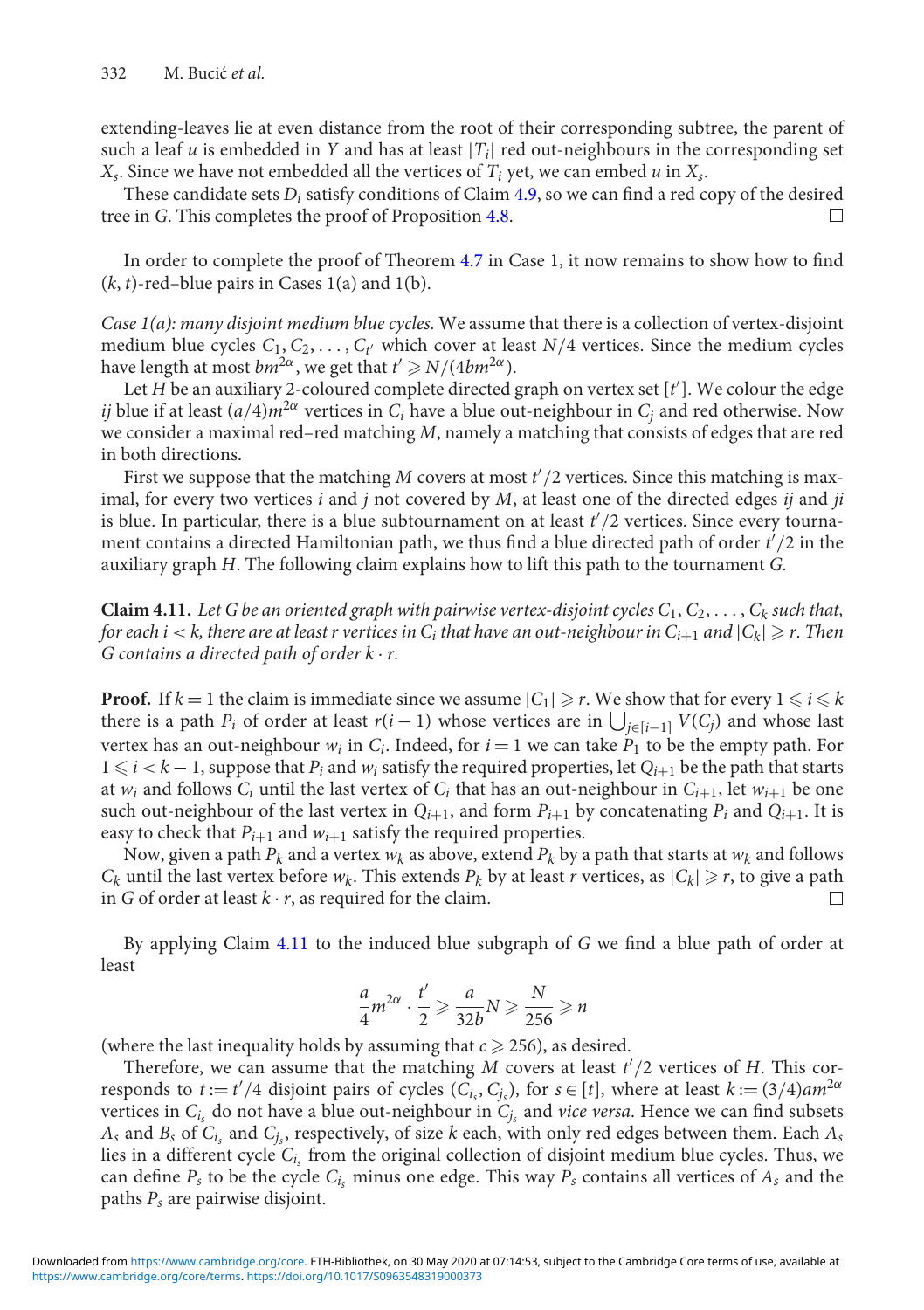Note that

$$
t \geqslant \frac{3N}{512k},
$$

since

$$
t' \geqslant \frac{N}{4bm^{2\alpha}} \geqslant \frac{N}{32am^{2\alpha}} = \frac{3N}{128k}.
$$

So Proposition [4.8](#page-12-1) applies and concludes the proof of Theorem [4.7](#page-10-5) in this case.

*Case 1(b): a large set with many disjoint long blue cycles but no blue medium cycle.* Suppose Case 1(a) does not hold; thus there exists a set *U* of at least 3*N*/4 vertices which does not contain any medium blue cycle.

Let us consider the following process, which starts with  $U' := U$ . As long as there exists a long blue cycle in *U'* we pick a shortest one, say *C*, and define  $U' = U' \setminus C$ . This process eventually terminates and produces a sequence of disjoint long blue cycles  $C_1, C_2, \ldots, C_{t'}$ . In this case we are going to assume that these cycles cover at least *N*/4 vertices. Note that *t*<sup>*'*</sup> ≤ *N*/(4*bm*<sup>2α</sup>), since each long cycle contains at least *bm*2<sup>α</sup> vertices.

Note that, for every  $i \in [t']$ , all chords in  $C_i$  of length at least  $am^{2\alpha}$  are red, since otherwise we would find a blue cycle inside *Ci* which is either a medium cycle, or a shorter long cycle, contradicting our choice of *Ci* as the shortest remaining long cycle.

Write  $C_i = (v_1v_2 \cdots v_r)$  and  $k := am^{2\alpha}$ . Define sets

$$
A_i = \{v_1, v_2, \dots, v_{r/2-2k}\}
$$
 and  $B_i = \{v_{r/2-k}, v_{r/2-k+1}, \dots, v_{r-k}\}.$ 

By the argument above we have that  $G[A_i, B_i]$  spans red edges only. Let  $A_{i,1}, \ldots, A_{i,r(i)}$ , where  $r(i) = \lfloor |A_i|/k \rfloor$ , be pairwise disjoint sets of *k* consecutive vertices (with respect to *C<sub>i</sub>*) in  $A_i$ , and let  $B_{i,1}, \ldots, B_{i,r(i)} \subseteq B$  be defined similarly. The sets  $A_{i,j}, B_{i,j}$  cover all but at most 4*k* vertices of each cycle  $C_i$ , hence they cover at least  $N/4 - t' \cdot 4k$  vertices in total. Since the number of sets  $A_{i,j}$  and sets  $B_{i,j}$  is the same, and each set has size *k*, it follows that the number *t* of sets  $A_{i,j}$  satisfies

$$
t \ge \frac{N}{8k} - 2t' \ge \frac{N}{8k} - \frac{N}{2bm^{2\alpha}} = \frac{N}{8k} - \frac{N}{16k} = \frac{N}{16k},
$$

where the first equality follows from the choice  $b = 8a$  which implies that  $bm^2 \alpha = 8k$ . Note that the collection of pairs  $(A_{i,j}, B_{i,j})$  forms a  $(k, t)$ -red–blue pairs structure, as each set  $A_{i,j}$  contains a spanning blue path (which is a part of the cycle *Ci*), which are mutually disjoint. Proposition [4.8](#page-12-1) can now be used to complete the proof of Theorem [4.7](#page-10-5) in this case as well.

*Case 2: a large set of vertices spanning no blue medium or long cycle.* In the remaining case, the process of picking the sequence of disjoint long blue cycles in Case 1(b) terminated before it covered at least *N*/4 vertices. Hence, we are left with a set *U* that covers at least *N*/2 vertices and spans neither medium nor long blue cycles.

Let us start this case with an elementary observation.

<span id="page-15-0"></span>**Observation 4.12.** Every directed graph *G* with minimum out-degree *d* contains a cycle of length at least  $d+1$ .

**Proof.** Let  $v_1 \cdots v_\ell$  be a longest directed path in *G*. By the maximality of this path we get that  $v_\ell$  has no out-neighbour outside this path. Since the out-degree of  $v_\ell$  is at least *d* it has at least *d* out-neighbours among *v*<sub>1</sub>, . . . , *v*<sub>ℓ−1</sub>. Let *s* be the smallest index among these out-neighbours of  $v_{\ell}$ . Then  $(v_s v_{s+1} \cdots v_{\ell})$  is a cycle of length at least  $d+1$ .  $\Box$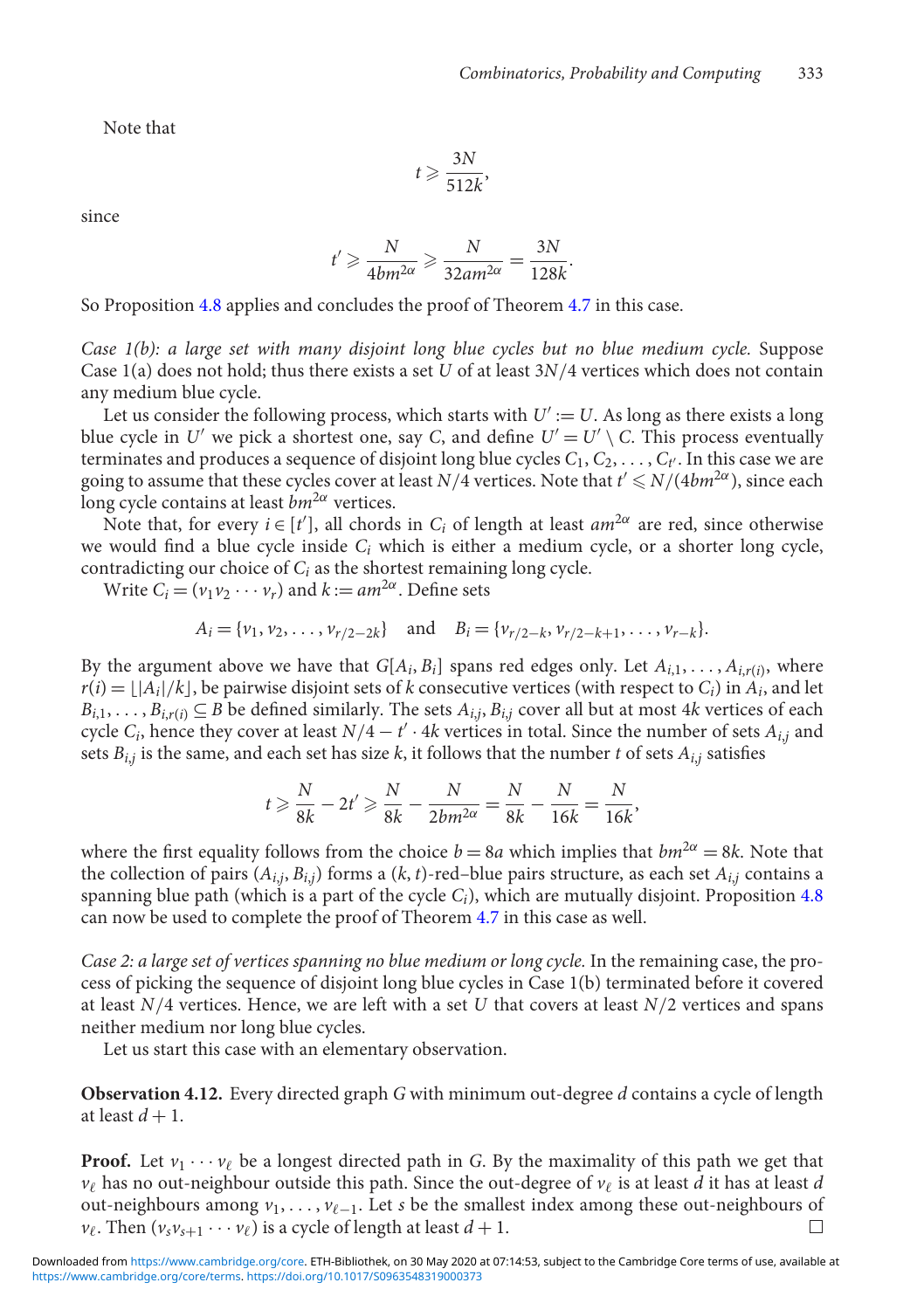This observation allows us to obtain an ordering of the vertices in *U* with 'few' blue edges going forward.

<span id="page-16-4"></span>**Claim 4.13.** *There exists an ordering*  $u_1, u_2, \ldots, u_{|U|}$  *of the vertices in U such that, for every i, there are at most am*<sup>2 $\alpha$ </sup> *indices j > i such that there is a blue edge from u<sub>i</sub> to u<sub>i</sub>.* 

**Proof.** Suppose that there exists a subgraph of *G*[*U*] which has minimum blue out-degree at least *am*2α. Then by Observation [4.12](#page-15-0) we find a blue cycle of order at least *am*2α, a contradiction. Therefore, any subgraph of *G*[*U*] has a vertex of blue out-degree at most *am*2α.

In particular, there exists a vertex  $u_1 \in U$  with blue out-degree at most  $am^{2\alpha}$ . Now suppose that  $u_1, u_2, \ldots, u_{i-1}$  are defined. We define  $u_i$  to be a vertex with blue out-degree at most  $am^{2\alpha}$  in  $G[U']$ , where  $U' = U \setminus \{u_1, u_2, \ldots, u_{i-1}\}$ . We repeat this as long as  $i \leq |U|$ . The resulting ordering  $u_1, u_2, \ldots, u_{|U|}$  satisfies the requirement of the claim.  $\Box$ 

Let *k* = *N*/(32*m*<sup>1−3α</sup>). We set *t* := |*U*|/*k* and denote *U<sub>i</sub>* = {*u*<sub>(*i*−1)*k*+1</sub>,...,*u<sub>ik</sub>*} for *i* ∈ [*t*]. We claim that we can choose the constant *c* such that the following two inequalities hold:

<span id="page-16-1"></span><span id="page-16-0"></span>(1)  $t \ge 16m^{1-3\alpha}$ , (2)  $k \geqslant 128\varepsilon^{-2}am^{3\alpha}$ .

Indeed, inequality [\(1\)](#page-16-0) follows independently from *c*, as

$$
t = \frac{|U|}{k} \geqslant \frac{N}{2k} = 16m^{1-3\alpha}.
$$

We obtain inequality [\(2\)](#page-16-1) from  $N \ge cm$ , given  $c \ge 2^{12} \varepsilon^{-2} a$ , as

$$
k=\frac{N}{32m^{1-3\alpha}}\geqslant \frac{cm}{32m^{1-3\alpha}}=\frac{c}{2^5}m^{3\alpha}\geqslant 2^7\epsilon^{-2}am^{3\alpha}.
$$

Let  $c_2$  be the constant from Theorem [4.6](#page-10-6) with parameters  $\varepsilon$  and  $\sigma/(3\alpha)$ . By choosing  $c \ge 128c_2$ , we obtain from  $N \ge cn$ , *cm* that

$$
k/4 = \frac{N}{128m^{1-3\alpha}} \geqslant c_2 \frac{n}{m^{1-3\alpha}}, \quad c_2 m^{3\alpha}.
$$

Similarly, we get

$$
k/4 \geqslant c_2 \sqrt{\frac{n}{m^{1-3\alpha}} m^{3\alpha} \log{(k/4)}},
$$

from  $N \geqslant c \sqrt{n m \log N}$ . Also note that

 $k/4 = \frac{N}{128m^{1-3\alpha}} \geq N^{3\alpha}$ 

so σ log  $(k/4) \ge 3\alpha$  o log *N*. Thus any subtournament of *G* of order  $k/4$  is  $(\varepsilon, (\sigma/(3\alpha)))$  log  $(k/4))$ pseudorandom. Therefore, Theorem [4.6](#page-10-6) applies for paths of order *n*/(*m*1−3α) and *m*3α, within any subset of vertices of size at least *k*/4.

<span id="page-16-5"></span><span id="page-16-2"></span>**Claim 4.14.** *One of the following holds, for each set Ui.*

- (i) *There are at least k*/8 *pairwise disjoint pairs of vertices in Ui that are joined by a blue path, contained in U<sub>i</sub>, of order n*/( $m^{1-3\alpha}$ ).
- <span id="page-16-3"></span>(ii) For each  $2 \leqslant \ell \leqslant m^{3\alpha}$ , there are at least k/4 pairwise disjoint pairs of vertices in U<sub>i</sub> that are *joined by a red path, contained in*  $U_i$ *, of order*  $\ell$ *.*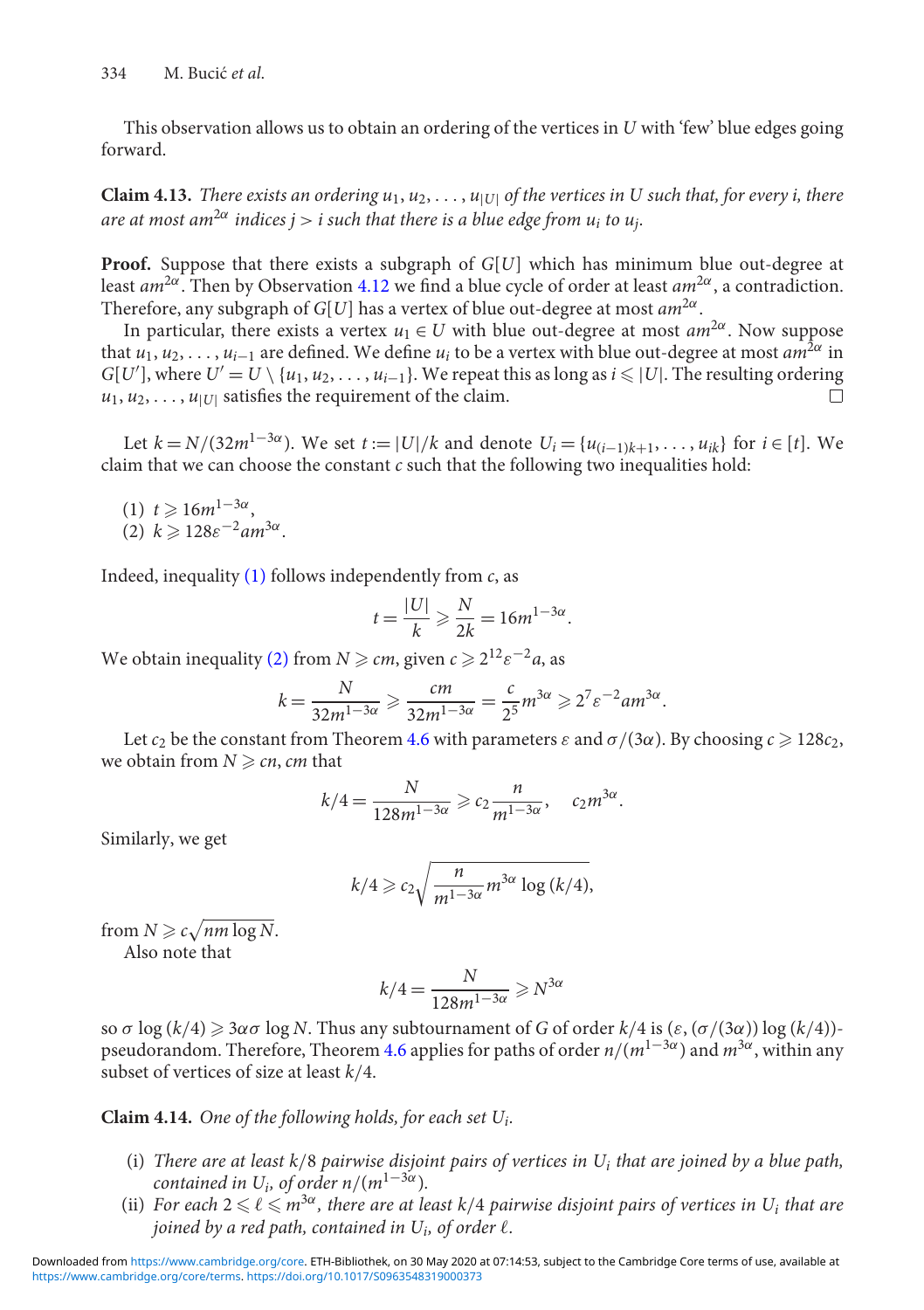**Proof.** Consider the following process. As long as there is a blue path of order  $n/(m^{1-3\alpha}) \geq 2$  in *U<sub>i</sub>* (where the inequality follows since  $n \ge N/(c \log N)$  and  $m \le N/c$ ), we remove its first and last vertex. If this process runs for at least *k*/8 rounds then [\(i\)](#page-16-2) holds.

Otherwise, there is a subset  $W \subseteq U_i$  of size at least  $\frac{3}{4}k$  with no blue path of order  $n/(m^{1-3\alpha})$ . Consider the following process. As long as there are *k*/4 vertices left in *W* we can apply Theorem [4.6](#page-10-6) to find a red path of order  $\ell$  (since  $\ell \leqslant m^{3\alpha}$ ) and remove its first and last vertex. Since we remove only two vertices in each round, this process runs for at least *k*/4 rounds. Thus [\(ii\)](#page-16-3) holds.  $\Box$ 

If [\(i\)](#page-16-2) holds, we say that  $U_i$  is blue; otherwise, we say that  $U_i$  is red. We now distinguish two cases depending on the majority colour of the sets *Ui*.

*Case 2(a): most of the sets*  $U_i$  *<i>are red.* In this case there are at least  $t/2$  red sets  $U_i$  so, while preserving the ordering, we rename  $t/2$  red sets  $U_i$  as  $V_1, V_2, \ldots, V_{t/2}$ . Note that when  $i < j$  we have by Claim [4.13](#page-16-4) that every vertex in  $V_i$  has at most  $am^{2\alpha}$  blue out-neighbours in  $V_i$ . Let us view  $V_1, V_2, \ldots, V_{t/2}$  as vertices of a transitive tournament with edges pointing always towards the bigger index. Let *T'* be an  $\alpha$ -path-split of *T* (see Lemma [4.3\)](#page-9-1). By Observation [3.7,](#page-6-3) we can find a copy of *T'* inside this transitive tournament, since inequality [\(1\)](#page-16-0) implies that  $t/2 \ge 5m^{1-3\alpha}$ .

We now show that if we define appropriate candidate sets for each start-vertex of a path in the path-split, then we can greedily find a red copy of *T* in *G*, in a similar manner to Case 1. Let *Pi* denote the path corresponding to the vertex *i* of the embedded path-split.

<span id="page-17-0"></span>**Claim 4.15.** *Suppose that for each vertex i of the path-split we have a non-empty set of candidates*  $D_i \subseteq V_i$ , such that, for any  $v \in D_i$ , there is a subpath  $P(v)$  of T which satisfies the following:

- (i)  $P(v)$  *is a red copy of*  $P_i$  *embedded within*  $V_i$  *with start-vertex v,*
- (ii) *the end-vertex u of P(v) has a red out-edge towards D<sub>i</sub> for each j which is a child of <i>i* in the *path-split.*

*Then we can find a red copy of tree T inside the tournament G.*

**Proof.** Use a greedy embedding, analogous to that used in the proof of Claim [4.9.](#page-13-2)  $\Box$ 

We now define such candidate sets, each of size at least *k*/8. We start with the leaves of the path-split and then move upwards, in such a way that we are always defining the candidate set for the vertex all of whose out-neighbours have already had their candidate sets defined.

If *i* is a leaf of the path-split, then  $P_i$  is a leaf of *T*, and we can set  $D_i := V_i$ .

In the case of *i* being a non-leaf we apply Claim [4.14](#page-16-5) with  $\ell = |P_i|$ , and define  $E_i$ ,  $S_i \subseteq V_i$  to be the sets of end- and start-vertices of a red path of length  $|P_i|$ , such that  $|E_i| = |S_i| \ge k/4$  (note that if  $P_i$  is a singleton, then we can take  $E_i = S_i = V_i$ ). We distinguish two cases for each non-leaf *i* in the path-split, depending on whether or not *i* is a branching vertex of *T* .

Suppose that  $P_i$  corresponds to a non-branching vertex of  $T'$ . Then its end-vertex has outdegree exactly 1 in *T*; denote this out-neighbour by *j*. Let *X* be the subset of *Ei*, consisting of vertices that have at least one red out-neighbour in the candidate set *Dj*. We define the candidate set  $D_i$  to be the set of vertices in  $S_i$  that correspond to the vertices in *X*. In this case it remains to show that  $|X| \ge k/8$ . Indeed, by pseudorandomness, all but at most  $\sigma$  log  $N$  vertices in  $E_i$  send at least  $\varepsilon|D_j| \geq \varepsilon k/8 > am^{2\alpha}$  edges to  $D_j$ . Recall that by the choice of the ordering of the vertices, every vertex in  $E_i$  has at most  $am^{2\alpha}$  blue out-neighbours in  $D_i$ , hence all but at most  $\sigma \log N$ vertices in *E<sub>i</sub>* have a red out-neighbour in *D<sub>j</sub>*, *i.e.*  $|X| \ge |E_i| - \sigma \log N \ge k/8$ .

Now suppose that *Pi* is a branching vertex in the path-split, *i.e.* it corresponds to a branching vertex  $\nu$  in *T*. The maximum out-degree of *T* is bounded by the number of leaves, so *i* has at most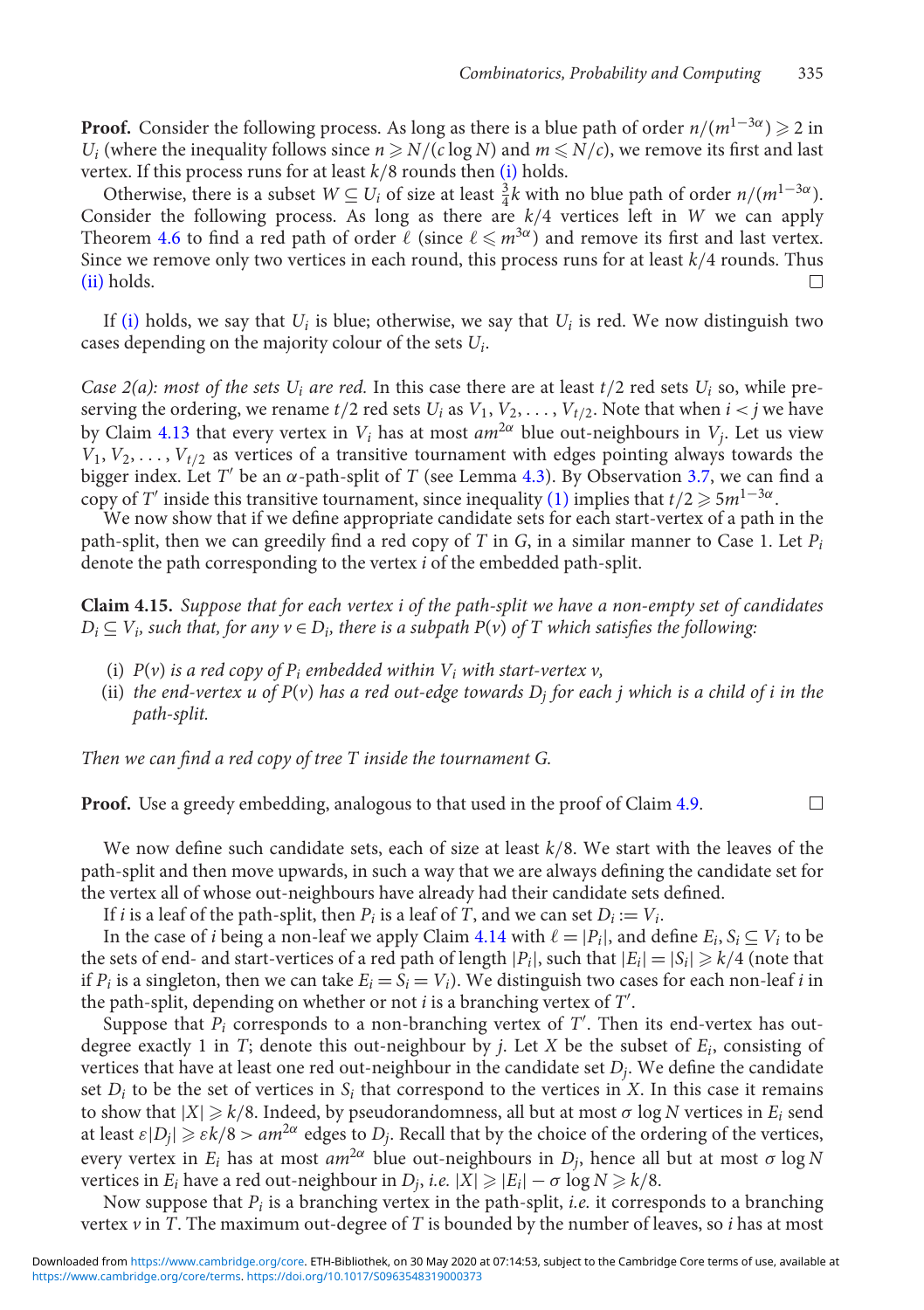*m*<sup>α</sup> out-neighbours in *T*<sup>'</sup>; denote them by  $j_1, \ldots, j_h$  (so  $h \leqslant m^\alpha$ ). Let  $D_i$  be the set of vertices in *V<sub>i</sub>* which have a red out-neighbour in each of the sets  $D_i$  for  $s \in [h]$ . As before, all but at most  $\sigma$  log *N* vertices in *V<sub>i</sub>* have at least one red out-neighbour in  $D_i$  for each *s*. Hence  $|D_i| \geq |V_i| - h \cdot$  $\sigma \log N \geq k/8$ .

We defined candidate sets required by Claim  $4.15$ , so in the case when most of the sets  $U_i$  are red, we find a red copy of *T*.

*Case 2(b): most of the sets Ui are blue.* In this case we assume that at least *t*/2 of the *Ui* are blue; let us now rename  $t/2$  blue  $U_i$  as  $V_1, V_2, \ldots, V_{t/2}$ , while preserving the ordering, and let  $E_i, S_i \subseteq V_i$ be the sets of end- and start-vertices of the (blue) paths given by Claim [4.14;](#page-16-5) then  $|E_i| = |S_i| \ge k/8$ for every *i*.

Define an auxiliary complete directed graph *K* on vertex set [*t*/2], where vertex *i* corresponds to *Vi*. We define the following 2-colouring of its edges. Every edge *ij* with *i* < *j* is coloured red. We colour an edge *ij* with *i* > *j* blue if, for every choice of subsets  $W_i \subseteq V_i$  and  $W_i \subseteq V_j$  of size at least  $k/16$ , there is a blue edge from  $W_i$  to  $W_j$ ; otherwise, we colour the edge red.

Let *M* be a maximal red–red matching in *K*. We now distinguish two cases: *M* covers at least *t*/4 of the vertices of *K*, or there is a blue directed path of order at least *t*/4 (we have seen in Case 1(a) that one of these possibilities occurs).

*There is a long blue path in K.* In this case, we assume that there is a blue path  $i_1 i_2 \cdots i_{t/4}$  in K. Let  $X_j \subset E_{i_j}$  denote the set of vertices which are end-vertices of blue paths of order at least  $j \cdot \ell$  in  $\bigcup_{r \in [j]} V_{i_r}$ , where  $\ell := n/(m^{1-3\alpha})$ .

<span id="page-18-0"></span>**Claim 4.16.** *For every*  $j \in [t/4]$ *, we have*  $|X_j| \ge k/16$ *.* 

**Proof.** We prove this by induction. In the case  $j = 1$  every vertex in  $E_{i_1}$  is an end-vertex of a path of order  $\ell$  in  $V_{i_1}$ . So, let us assume that the statement is true for some  $j \geq 1$ . Let  $Y_{j+1} \subseteq S_{i_{j+1}}$  be the set of vertices that have a blue in-neighbour in *Xj*.

We now show that  $|X_{j+1}| \ge |Y_{j+1}|$ . Let  $v \in Y_{j+1} \subseteq S_{i_{j+1}}$  and  $u \in E_{i_{j+1}}$  be its corresponding endvertex of a path *Q* of order  $\ell$ . Since  $v \in Y_{j+1}$ , there exists a vertex  $w$  in  $X_j$  such that the edge  $wv$  is blue in *G*. By definition of  $X_j$ ,  $w$  is the end-vertex of a path  $P$  of order at least  $j \cdot \ell$ . Then  $PwvQ$  is a path of order at least  $(j + 1) \cdot \ell$  in  $\bigcup_{r \in [j + 1]} V_{i_r}$ , hence  $u \in X_{j + 1}$ . This shows that  $|X_{j + 1}| \geqslant |Y_{j + 1}|$ .

As there are no blue edges between  $X_j$  and  $S_{i+1} \setminus Y_{j+1}$  and since  $|X_j| \ge k/16$  (by induction) we have  $|S_{i_{i+1}} \setminus Y_{i+1}| < k/16$ , by the definition of the auxiliary graph *K*. This implies that  $|Y_{i+1}| >$ *k*/8 − *k*/16  $\ge$  *k*/16, so  $|X_{i+1}|$   $\ge$   $|Y_{i+1}|$   $\ge$  *k*/16, as required.

By applying Claim [4.16](#page-18-0) with  $j = t/4$ , we find a blue path of order  $t/4 \cdot n/(m^{1-3\alpha})$  in *G*. By inequality [\(1\)](#page-16-0) this blue path has order at least *n*, as desired.

*There is a large red–red matching in K.* Now we consider the case where there is a red–red matching *M*, which covers *t*/4 vertices of *K*. Let us denote the edges of *M* by

$$
(V_{i_1}, V_{j_1}), (V_{i_2}, V_{j_2}), \ldots, (V_{i_{t/8}}, V_{j_{t/8}}),
$$

where  $i_s < j_s$  for every  $s \in [t/8]$  and  $i_1 < \cdots < i_{t/8}$ . By definition of the auxiliary graph *K*, there are subsets  $A_s \subseteq V_i$ , and  $B_s \subseteq V_j$ , of size  $k/16$  each, such that all edges from  $B_s$  to  $A_s$  are red; fix such subsets. The vertices  $i_1, \ldots, i_{t/8}$  form a red transitive tournament that respects this ordering, *i.e. isir* is an edge if *s* < *r*. By Observation [3.7,](#page-6-3) we may find within this tournament a copy of a (3, α)-tree-split *T'* of *T*, since *T'* is an out-directed tree of size smaller than  $2m^{1-3\alpha}$  ≤  $\frac{1}{8}$  (by inequality [\(2\)\)](#page-16-1).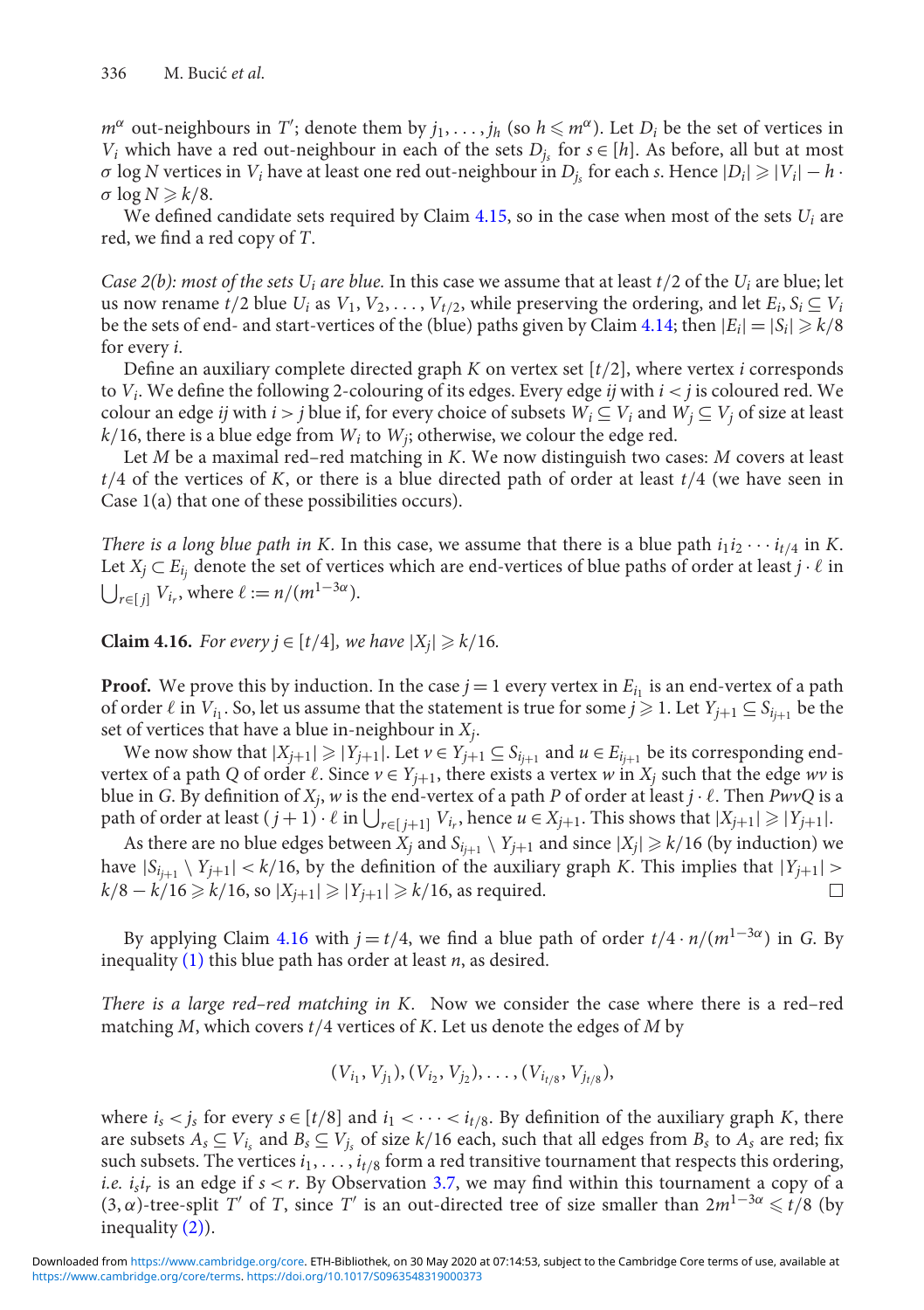It remains to find appropriate candidate sets  $D_i$  for each vertex  $i$  from the tree-split so that we can find a red copy of *T* in *G*, by Claim [4.9.](#page-13-2) We will construct  $D_i$  such that they have size at least *k*/32. As before, we start with leaf-trees and work our way up the tree, in such a way that when we are about to define a candidate set  $D_i$ , the candidate sets of subtrees corresponding to out-neighbours of the vertex *i* in the tree-split are already defined.

Let  $j_1, \ldots, j_h$  be the out-neighbours in the tree-split of a vertex *i*. We assume that  $D_i \subseteq A_i$ , has been defined and has size at least  $k/3$ 2. Note that  $h \, \bar{\leqslant}\, m^{\alpha}$  due to the bound on the number of leaves of *T*, and possibly  $h = 0$  if *i* corresponds to a leaf-tree. Let  $X_s$  be the set of vertices in  $A_i$  which have at least one red out-neighbour in  $D_i$ , for  $s \in [h]$ . Let *Y* be the set of vertices in  $B_i$  which have at least  $|T_i| + \sigma \log N$  red out-neighbours in  $X_s$  for every  $s \in [h]$ ; if  $h = 0$  we define *Y* to be the set of vertices in  $B_i$  that have at least  $|T_i| + \sigma \log N$  red out-neighbours in  $A_i$ . Finally, let  $D_i$  be the set of vertices in  $A_i$  that have at least  $|T_i|$  red out-neighbours in *Y*.

**Claim 4.17.**  $|D_i| \geq |A_i| - \sigma \log N$ .

**Proof.** Firstly, note that every vertex in  $A_i$  has at most  $am^{2\alpha}$  blue out-neighbours in  $A_i$ ; (as  $j_s$ ) corresponds to a set that appears later in the ordering  $V_1, \ldots, V_{t/8}$  than the set that contains  $A_i$ ). It follows from pseudorandomness that all but at most  $\sigma \log N$   $\leqslant$   $k/32$  vertices in  $A_i$  have at least  $\varepsilon |A_{i_{s}}| > am^{2\alpha}$  out-neighbours in  $A_{i_{s}}$ , at least one of which is red. In particular,  $|X_{s}| \geq k/32$ .

Secondly, again by pseudorandomness and by the fact that all edges from *Bi* to *Ai* are red, all but at most  $\sigma$  log *N* vertices in  $B_i$  have at least  $\varepsilon|X_s| \geq |T_i| + \sigma \log N$  red neighbours in  $X_s$ . It follows that  $|Y| \ge |B_i| - h \cdot \sigma \log N \ge k/32$ . If  $h = 0$ , then, similarly,  $|Y| \ge k/32$ .

Finally, recall that the vertices in  $A_i$  have at most  $am^{2\alpha}$  blue out-neighbours in  $B_i$ . Hence, by pseudorandomness, all but at most  $\sigma$  log *N* vertices in  $B_i$  have at least  $\varepsilon|Y|$  out-neighbours in *Y*, at least  $\varepsilon|Y| - am^{2\alpha} \ge |T_i|$  of which are red. It follows that  $|D_i| \ge |A_i| - \sigma \log N$ , as required.  $\square$ 

By Claim [4.9](#page-13-2) we may find a red copy of *T* in *G*. This completes the proof of Theorem [4.7.](#page-10-5)  $\Box$ 

#### <span id="page-19-0"></span>*4.3 General trees*

We are now ready to prove Theorem [4.1,](#page-7-2) without the constraint on the number of leaves. Our proof strategy is to consider the  $m^{1/6}$ -core-split  $F_1,\ldots,F_\ell$  of a tree on  $m$  vertices. Then each tree in the split has at most *m*1/<sup>6</sup> leaves, so we can use the intermediate result, Theorem [4.7,](#page-10-5) to find it in the right neighbourhood.

**Proof of Theorem [4.1.](#page-7-2)** Without loss of generality, we assume that *T* is out-directed, as otherwise we can look at in-neighbourhoods instead of out-neighbourhoods in *G*. Suppose that *G*, together with a fixed 2-colouring, has no blue copy of  $\overrightarrow{P_n}$ . Let  $c_1$  be the constant from Theorem [4.7](#page-10-5) for parameters *ε* and 2*σ*. Define  $δ = ε<sup>2</sup>/(32 ⋅ 6)$ . We assume that *c* ≥ max (2*c*<sub>1</sub>δ<sup>-1</sup>, 4δ<sup>-2</sup>).

<span id="page-19-1"></span>**Claim 4.18.** *Let*  $U \subseteq V(G)$  *be a set of size at least*  $\delta N - m$  *and let*  $T'$  *be an out-directed tree on at* most m vertices with at most m $^{1/6}$  leaves. Then G[U] contains a red copy of T'.

**Proof.** Firstly, we claim that  $G[U]$  is ( $\varepsilon$ ,  $2\sigma \log M$ )-pseudorandom, where  $M = |U|$ . Indeed, note that

$$
M \geqslant \delta N - m \geqslant (\delta - 1/c)N \geqslant \frac{\delta}{2}N \geqslant \frac{\delta\sqrt{c}}{2}\sqrt{N} \geqslant \sqrt{N},
$$

using  $N \geq c$  and  $c \geq 4/\delta^2$ . Thus  $2\sigma \log M \geq \sigma \log N$ , so  $G[U]$  is  $(\varepsilon, 2\sigma \log M)$ -pseudorandom, using (ε, σ log *N*)-pseudorandomness of *G*. Next, note that

$$
n, m \leqslant \frac{N}{c} \leqslant \frac{2}{\delta c} M \leqslant \frac{M}{c_1},
$$

[https://www.cambridge.org/core/terms.](https://www.cambridge.org/core/terms) <https://doi.org/10.1017/S0963548319000373> Downloaded from [https://www.cambridge.org/core.](https://www.cambridge.org/core) ETH-Bibliothek, on 30 May 2020 at 07:14:53, subject to the Cambridge Core terms of use, available at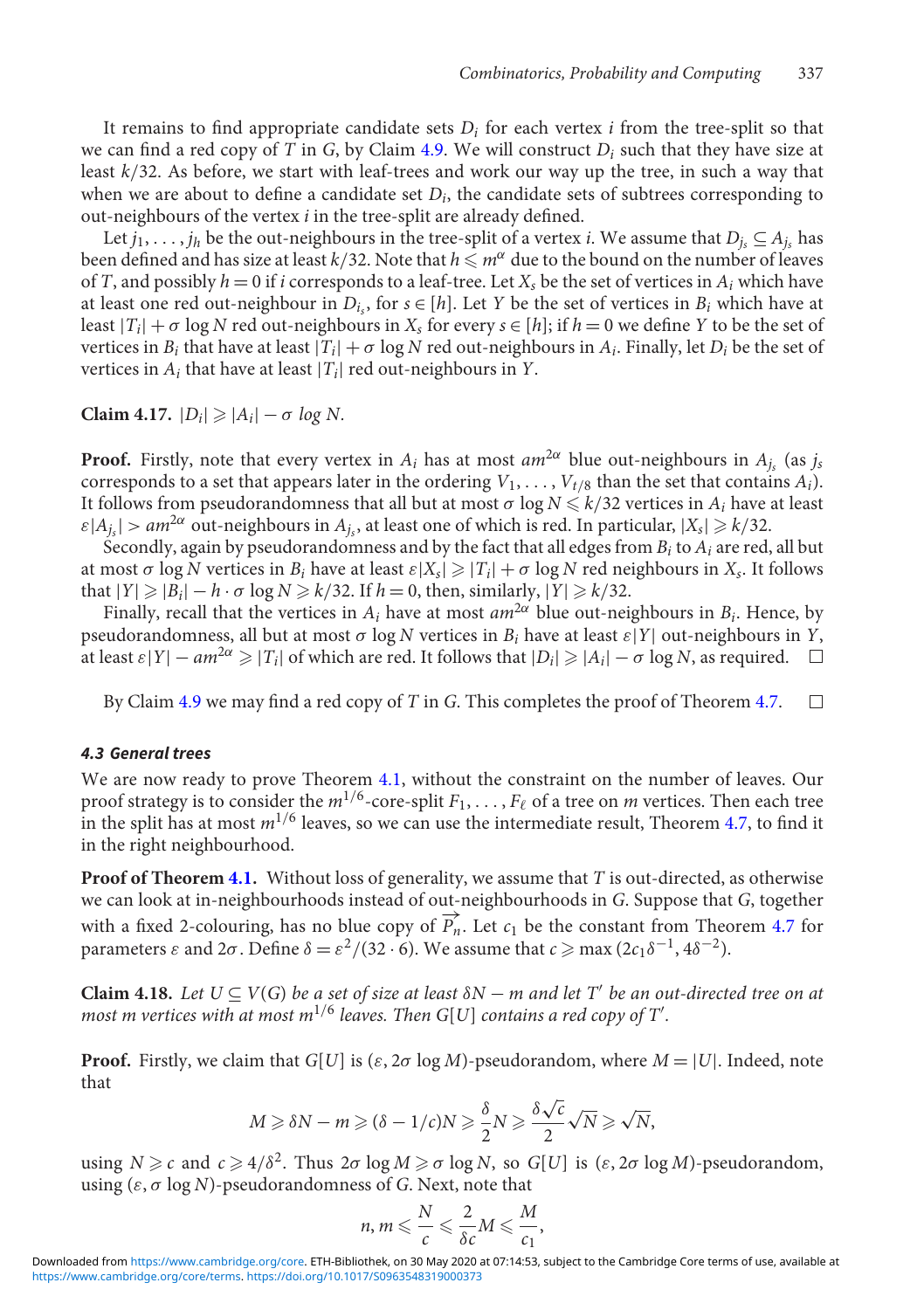and

$$
nm \leqslant \frac{N^2}{c^2\log N} \leqslant \frac{4}{c^2\delta^2}\frac{M^2}{\log M} \leqslant \frac{M^2}{c_1^2\log M},
$$

as  $c \ge 2c_1/\delta$ . Hence, by Theorem [4.7,](#page-10-5) *U* contains either a red *T'* or a blue  $\overrightarrow{P_n}$ ; by assumption it follows that *U* contains a red *T* , as required.  $\Box$ 

Let  $F_1,\ldots,F_\ell$  be the  $m^{1/6}$ -core-split of  $T$ . By Proposition [4.4,](#page-10-7)  $\ell \leqslant 6$  and each tree in a forest  $F_i$ has at most *m*1/<sup>6</sup> leaves.

Define  $U_0 = V(G)$ , and for  $i \leq 5$  let  $U_i$  be the set of vertices in  $V(G)$  that have at least  $\delta N$  red out-neighbours in *Ui*−1.

<span id="page-20-2"></span>**Claim 4.19.**  $|U_i| \ge N/6$  for  $i \le 5$ .

**Proof.** We prove by induction on *i* that  $|U_i| \geq (1 - i/6)N$ . This holds trivially for  $i = 0$ , as *U*<sub>0</sub> = *V*(*G*). Now let  $1 \le i \le 5$ , and suppose that the statement holds for *i* − 1. Consider the set *W* := *U*<sub>*i*−1</sub> \ *U<sub>i</sub>*. Suppose that  $|U_i|$  < (1 − *i*/6)*N*, then by induction  $|W|$  ≥ *N*/6. Also, by the definition of *U<sub>i</sub>*, the number of red edges in *W* is at most  $|W| \cdot \delta N \leqslant (\varepsilon^2/32)|W|^2$  (recall that  $\delta =$  $\varepsilon^2$ /(32 · 6)). It follows from Lemma [3.3](#page-5-1) that *W* contains a blue  $\overrightarrow{P_n}$ , as  $(\varepsilon/4)|W| \ge \max (\sigma \log N, n)$ , a contradiction. Hence,  $|U_i| \geq (1 - i/6)N \geq N/6$ , as required.  $\Box$ 

We now show how to find a red copy of *T*. We first find a red copy of  $F_1$  in  $U_5$ ; this is possible due to Claim [4.18](#page-19-1) and the fact that *F*<sup>1</sup> is an out-directed tree on at most *m* vertices with at most *m*<sup>1/6</sup> leaves. Suppose that we found a red copy of *T* \ (*V*(*F*<sub>t</sub>)∪···∪ *V*(*F<sub>i</sub>*)) for some 2 ≤ *i* ≤  $\ell$ , such that the vertices corresponding to  $F_{i-1}$  are in  $U_{7-i}$ . We embed the trees in  $F_i$  one by one. Let *T'* be one such tree, and let *u* be the vertex in  $U_{7-i}$  that corresponds to the parent of *T'* in *T*. Let *W* be the set of red out-neighbours of *u* in  $U_{6-i}$  that are still available. By choice of  $U_i$ , |*W*| δ*N* − *m*, so by Claim [4.18](#page-19-1) there is a red *T* in *W*. Continuing in this way, we find a copy of  $T \setminus (V(F_\ell) \cup \cdots \cup V(F_{i+1}))$  such that the vertices corresponding to  $F_i$  are in  $U_{6-i}$ . Doing this until  $\ell = 6$ , we find a red copy of *T*. This completes the proof of Theorem [4.1.](#page-7-2)

# <span id="page-20-0"></span>**5. Tree versus tree**

In this section we extend Theorem [4.1](#page-7-2) to the case of two general (*i.e.* not necessarily directed) trees. We start by proving it for a directed tree with few leaves versus any directed tree (see Theorem [5.1\)](#page-20-1). We then remove the assumption that one of the trees has few leaves (Theorem [5.5\)](#page-22-0). Finally, we also remove the assumption that the trees are directed (Theorem [5.8\)](#page-24-0). We will often start by embedding a subtree *T'* of a tree *T*, and then attempt to embed the trees in  $T \setminus V(T')$  in the neighbourhood of a suitable vertex in *T* .

# *5.1 Directed tree versus directed tree with few leaves*

Our first goal is to prove the following theorem.

<span id="page-20-1"></span>**Theorem 5.1.** *Given*  $0 < \varepsilon < 1/2$  *and*  $k, \sigma > 0$  *there exists a constant*  $c > 0$  *such that the following holds. Let G be a tournament on N vertices which is* (ε, σ log *N*)*-pseudorandom, let S be a directed* tree on n vertices, and let T be a directed trees on m vertices with at most k leaves, where m,  $n$   $\leqslant$  N/c and nm  $\leq N^2/(c^2 \log N)$ . Then  $G \to (S, T)$ .

Before turning to the proof, we give a definition. Let *T* be an out-directed tree. The *disjoint paths layer* of *T*, denoted L (*T*) (see Figure [5\)](#page-21-0), is the collection of paths of *T* that end at a non-root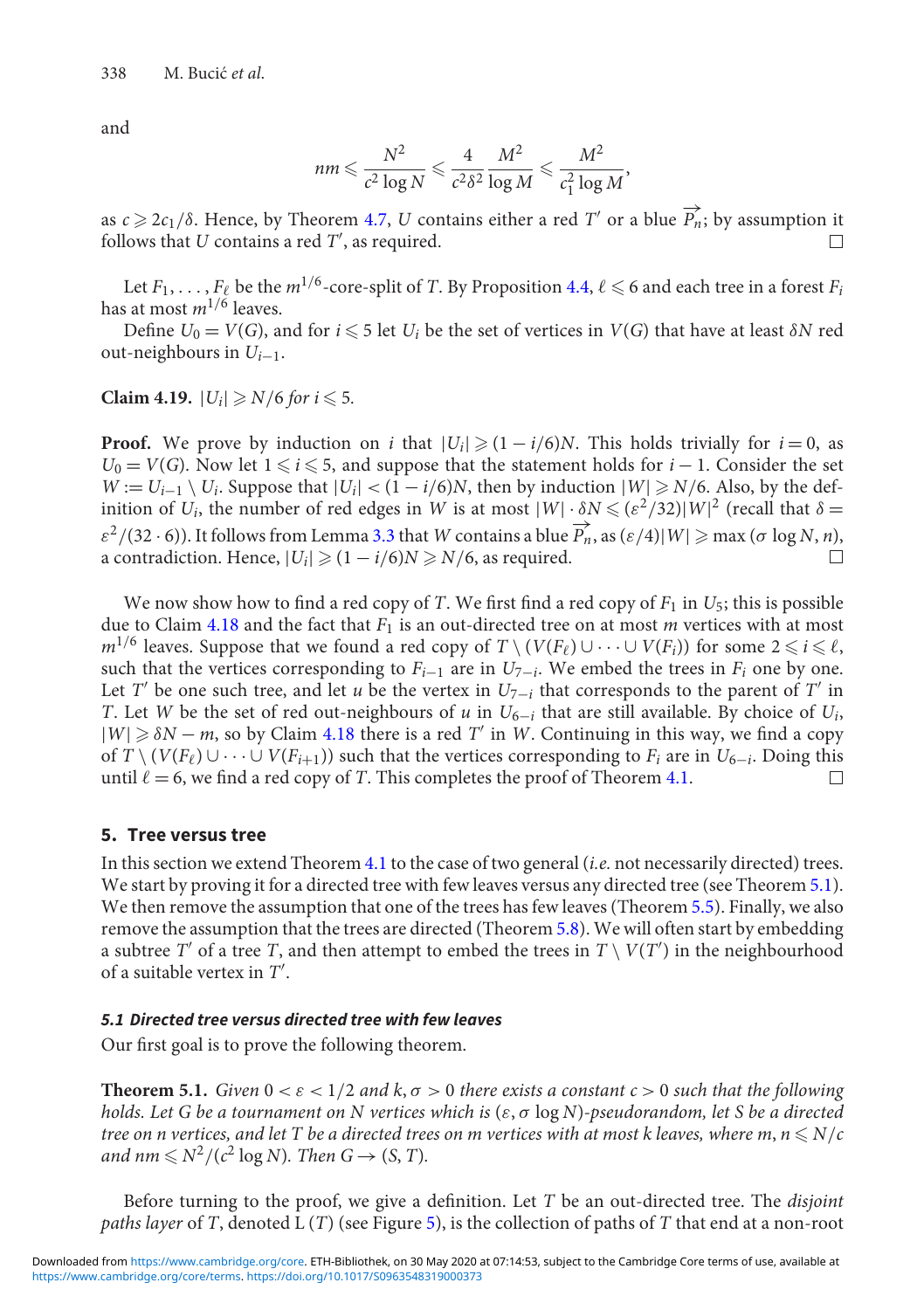<span id="page-21-0"></span>

**Figure 5.** The disjoint paths layer of a tree.

leaf *u* and start one vertex after the last branching vertex, or root, between the root and *u*; in the case where *T* consists of a single vertex (which is the root), we instead define L  $(T) = T$ . In particular, the vertices in *L*(*T*), except for the leaves of *T*, have degree exactly 2 in *T*.

<span id="page-21-2"></span>**Proposition 5.2.** *The following properties hold for every out-directed tree T:*

- (i) L (*T*) *is a union of pairwise vertex-disjoint directed paths of T,*
- <span id="page-21-1"></span>(ii)  $T \setminus V(L(T))$  *is an out-directed tree,*
- (iii) *the number of non-root leaves in*  $T \setminus V(L(T))$  *is at most half the number of non-root leaves in T.*

**Proof.** The first two properties are immediate from the definition. Property [\(iii\)](#page-21-1) follows as each non-root leaf in  $T \setminus V(L(T))$  sends at least two edges to paths of  $L(T)$ .  $\Box$ 

**Proof of Theorem [5.1.](#page-20-1)** Without loss of generality, suppose that *T* is out-directed. We assume that *G* has no blue *S*. Let  $c_1$  be the constant from Theorem [4.1](#page-7-2) with parameters  $\varepsilon$  and  $2\sigma$ , set  $\delta := \varepsilon^2/(32(\log k + 2))$ , and pick *c* such that  $c \ge \max\{2c_1/\delta, 4(\log k + 2)/\varepsilon\}$ . We use the following claim.

<span id="page-21-3"></span>**Claim 5.3.** Let U be a set of at least  $\delta N$  – *m* vertices. Then U contains a red  $\overrightarrow{P_m}$ .

**Proof.** Let  $M := |U| \geq \delta N - m$ . Then, using  $c \geq 2c_1/\delta \geq 2/\delta$ ,

$$
M \geqslant \delta N - \frac{N}{c} \geqslant \frac{\delta}{2} \cdot N \geqslant \sqrt{N}.
$$

Since *G*, and thus *G*[*U*], is  $(\varepsilon, \sigma \log N)$ -pseudorandom, *G*[*U*] is  $(\varepsilon, 2\sigma \log M)$ -pseudorandom. Using  $c \ge 2c_1/\delta$ , we have  $M \ge (\delta/2)N \ge (c_1/c)N$ . Thus, by the assumptions on *n* and *m*,

$$
n, m \leqslant \frac{N}{c} \leqslant \frac{M}{c_1}
$$
 and  $nm \leqslant \frac{N^2}{c^2 \log N} \leqslant \frac{M^2}{c_1^2 \log M}$ .

Hence, by definition of  $c_1$  (according to Theorem [4.1\)](#page-7-2), *U* contains a red  $\overrightarrow{P_m}$  or a blue *S*. Since we assumed that the latter does not hold, *U* contains a red  $\overrightarrow{P_m}$ , as required.  $\Box$ 

Our plan is to embed a red copy of *T* layer by layer. To this end, define  $T_0 := T$  and, for  $i \ge 1$ ,  $T_i := T_{i-1} \setminus V(L(T))$ , and let *h* be the largest *i* such that  $T_i$  is non-empty. Note that  $T_h$  is a singleton (as the root is not removed unless the root is the only vertex) and, by Proposition [5.2](#page-21-2)[\(iii\),](#page-21-1) *Ti* has at most  $k \cdot 2^{-i}$  non-root leaves; in particular,  $h \leqslant \log \overset{\textbf{\textit{i}}}{k} + 1.$ 

Define  $U_0 := V(G)$ , and for  $1 \leq i \leq h$  let  $U_i$  be the set of vertices in  $U_{i-1}$  whose red out-degree in  $U_{i-1}$  is at least  $\delta N$ . We shall need the following claim.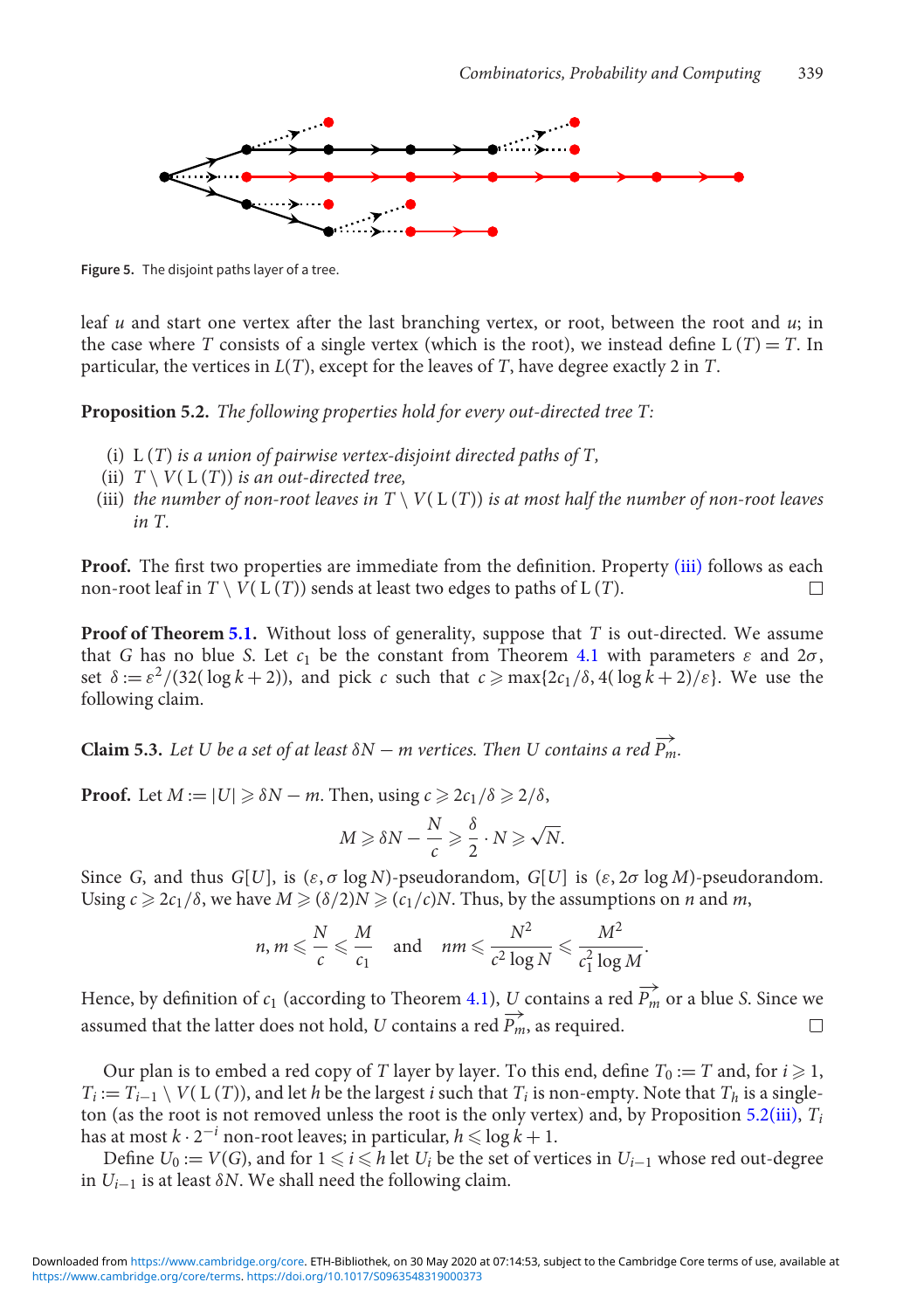#### **Claim 5.4.**  $U_h \neq \emptyset$ .

**Proof.** The proof is essentially identical to that of Claim [4.19.](#page-20-2) We prove by induction that

$$
|U_i| \geqslant \left(1 - \frac{i}{h+1}\right)N
$$

for  $0 \leq i \leq h$ . This is trivial for  $i = 0$ , as  $U_0 = V(G)$ . Let  $0 < i \leq h$ , and suppose that the statement holds for  $i - 1$ , that is,

$$
|U_{i-1}| \geqslant \left(1 - \frac{i-1}{h+1}\right)N.
$$

Set  $W := U_{i-1} \setminus U_i$ . Suppose that

$$
|U_i| < \left(1 - \frac{i}{h+1}\right)N,
$$

so  $|W| \ge N/(h+1)$ . We now wish to apply Lemma [3.3.](#page-5-1) To do so, note that, by definition of  $U_i$ , the number of red edges in *W* is at most

$$
|W| \cdot \delta N = |W| \cdot \frac{\varepsilon^2}{32(\log k + 2)} \cdot N \leqslant \frac{\varepsilon^2}{32} |W| \cdot \frac{N}{h+1} \leqslant \frac{\varepsilon^2}{32} |W|^2,
$$

using the definition of  $\delta$  and the bounds  $h \leq \log k + 1$  and  $|W| \geq N/(h + 1)$ . We also have  $(\varepsilon/4)|W| \geq \sigma \log N$  (since  $N \geq c$  and we take *c* large enough, in terms of  $\sigma, \varepsilon, k$ ). Thus, by Lemma [3.3,](#page-5-1) *G* contains any blue tree on at most  $(\varepsilon/4)|W|$  vertices. Since

$$
m \leqslant \frac{N}{c} \leqslant \frac{\varepsilon}{4} \cdot \frac{N}{h+1} \leqslant \frac{\varepsilon}{4} |W|
$$

(using  $c \ge 4(\log k + 2)/\varepsilon \ge 4(h+1)/\varepsilon$ ), it follows that *G* contains a blue copy of *T*, a contradiction.

We now show that there is a red copy of  $T_i$  in  $U_i$ , by induction on  $0 \leq i \leq h$ . Since  $T_h$  is a singleton and  $U_h$  is non-empty, there is indeed a red copy of  $T_h$  in  $U_h$ . Now suppose that for some  $0 \le i < h$ , there is a red copy of  $T_{i+1}$  in  $U_{i+1}$ . Recall that  $T_{i+1} = T_i \setminus V(L(T_i))$ ; hence it suffices to show that the paths in  $L(T_i)$  can be embedded in the red out-neighbourhoods of the corresponding vertices in  $T_{i+1}$ . We embed the paths in  $L(T_i)$  one by one. Let *P* be a path in  $L(T_i)$ of order  $\ell$ , let  $\nu$  be its start-vertex and let  $u$  be the vertex in  $U_{i+1}$  that corresponds to the parent of  $\nu$  in *T*. Let *W* denote the red out-neighbours of  $u$  in  $U_i$  which are still available. Then, since  $u$ is in  $U_{i+1}$  and at most *m* vertices are used,  $|W| \ge \delta N - m$ . By Claim [5.3,](#page-21-3) *W* contains a red *P*, as required. We are thus able to embed each of the paths in  $L(T_i)$  in  $U_i$  so as to obtain a red copy of *T<sub>i</sub>* in *U<sub>i</sub>*. In particular, by taking  $i = 0$ , we see that *G* has a red copy of *T*, as required for the proof of Theorem [5.1.](#page-20-1)  $\Box$ 

#### *5.2 Directed trees*

With the next theorem we further generalize the result to the case of any directed trees *S* and *T*. We once again obtain a reduction to the previous result, Theorem [5.1.](#page-20-1) This time we make use of *k*-cores, which we have already encountered in the proof of Theorem [4.1](#page-7-2) (see Definition [3.4\)](#page-6-0).

<span id="page-22-0"></span>**Theorem 5.5.** *Given*  $0 < \varepsilon < 1/2$  *and*  $\sigma > 0$ *, there exists a constant*  $c > 0$  *such that the following holds. Let G be a tournament on N vertices which is*  $(\varepsilon, \sigma \log N)$ -pseudorandom. Then  $G \rightarrow (S, T)$ for any directed trees S and T on n and m vertices, respectively, where n, m  $\leqslant$  N/c and nm  $\leqslant$  $N^2/(c^2 \log N)$ .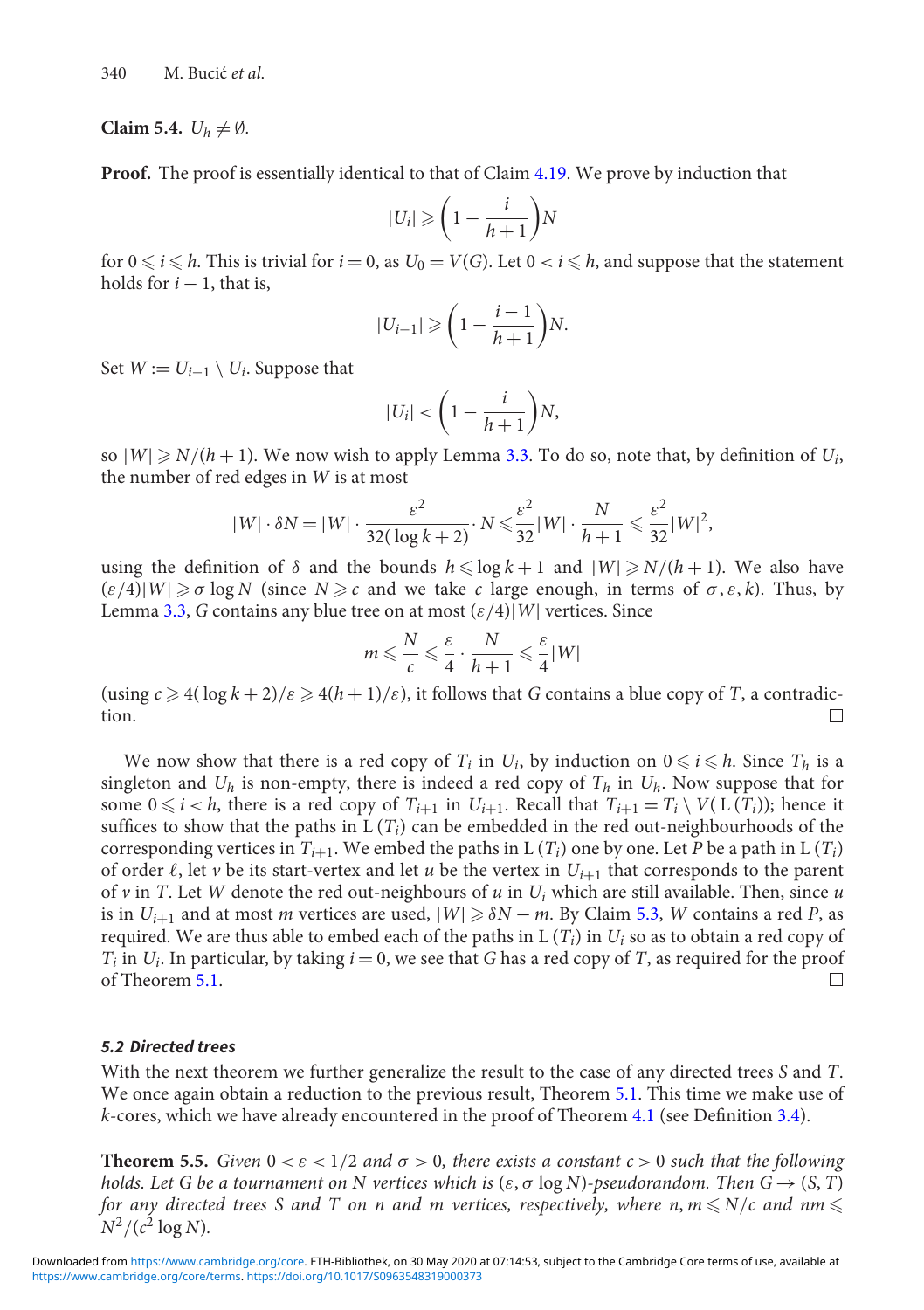**Proof.** Our goal is to reduce the statement of this theorem to the case when one of the trees has a constant number of leaves. We iteratively make the trees *S* and *T* smaller, using Theorem [5.1,](#page-20-1) until one of them becomes a singleton.

Define  $\delta = \varepsilon^2/64$ ,  $\ell := 8/\delta^2$ ,  $\bar{k} := \ell^2$ , let  $c_1$  be the constant from Theorem [5.1](#page-20-1) with parameters  $\varepsilon$ ,  $3\sigma$  and  $k$ , and let  $c := \max\{c_1 \ell, 8\ell/\varepsilon\}$ . Set  $h := \lceil \log_k N \rceil$  for  $0 \leq i \leq h$ , and write  $n_i := n \cdot k^{-i}$ ,  $m_i := m \cdot k^{-i}$  and  $N_i := N \cdot \ell^{-i}$ . We shall use the following proposition.

<span id="page-23-2"></span><span id="page-23-0"></span>**Proposition 5.6.** *The following properties hold.*

- (i) Let U be a set of at least  $N_{i+1}$  vertices, let S be a directed tree on  $n_i$  vertices, and let T be a *directed tree on mi vertices with at most k leaves. Then U contains a blue S or a red T.*
- <span id="page-23-1"></span>(ii) Let U be a set of at least  $N_{i+1}$  vertices. Then either it contains a blue copy of any tree on  $n_i$ *vertices, or the set of vertices in U whose red out-degree in U is at least* δ|*U*| *has size at least* |*U*|/2*.*

**Proof.** Firstly, note that for every  $0 \leq i \leq h$ 

$$
N_i \ge N \cdot \ell^{-\log_k N - 1} = N \cdot k^{-\frac{1}{2}\log_k N} \cdot \frac{1}{\ell} = \frac{\sqrt{N}}{\ell} \ge N^{1/3}.
$$

It follows that every subset  $U \subseteq V(G)$  of size at least  $N_i$ , where  $0 \leq i \leq h$ , is  $(\varepsilon, 3\sigma \log |U|)$ pseudorandom.

Note that

$$
n_i = nk^{-i} \leqslant n\ell^{-i} \leqslant (N/\ell)\ell^{-i} = N_{i+1}\ell/\ell \leqslant N_{i+1}/\ell_1
$$

(using  $c \geq c_1 \ell$ ). Similarly,  $m_i \leq N_{i+1}/c_1$  and  $n_i m_i \leq N_{i+1}^2/c_1^2 \log N_{i+1}$ . Property [\(i\)](#page-23-0) thus follows from the definition of  $c_1$  (via Theorem [5.1\)](#page-20-1).

Property [\(ii\)](#page-23-1) can be deduced from Lemma [3.3](#page-5-1) as follows. Suppose that the set *X* of vertices in *U* whose red out-degree is smaller than  $\delta |U|$  has size at least  $|U|/2$ . Then the number of red edges spanned by *X* is at most  $|X| \cdot \delta |U| \leqslant (\varepsilon^2/32)|X|^2$ . Thus, by Lemma [3.3,](#page-5-1) *G*[*X*] contains a blue copy of any tree on at most  $(\varepsilon/4)|X| \geq n_i$  vertices, as required, where we used the inequalities

$$
\frac{\varepsilon}{4}|X| \geqslant \frac{\varepsilon}{8}N_{i+1} \geqslant \frac{\varepsilon c}{8\ell}n_i \geqslant n_i
$$

 $(\text{using } n_i \leq N_{i+1} \ell / c \text{ and } c \geqslant 8 \ell / \varepsilon) \text{ and}$ 

$$
\frac{\varepsilon}{4}|X| \geqslant \frac{\varepsilon}{8}N_{i+1} \geqslant \sigma \log N.
$$

We complete the proof with the following claim.

<span id="page-23-3"></span>**Claim 5.7.** Let  $U \subseteq V(G)$  be a set of size at least  $N_i$ , where  $0 \leq i \leq h$ , and let S and T be directed *trees of order ni and mi, respectively. Then U contains a blue S or a red T.*

**Proof.** We prove the claim by induction on *i*. Note that when  $i = h$  the claim holds trivially as  $n_h$ ,  $m_h \leq 1$  and  $N_h \geq 1$ . Now suppose that  $0 \leq i < h$  and the claim holds for  $i + 1$ .

Suppose that *U* does not contain a blue *S* or a red *T*. For convenience, we assume that *S* and *T* are out-directed; the remaining cases follow similarly. Let *S* and *T* be the *k*-cores of *S* and *T*, respectively. Then *S'* and *T'* have at most *k* leaves,  $S \setminus V(S')$  is a forest of trees of order at most  $n_{i+1}$ , and  $\overset{\cdot}{T} \setminus V(T')$  is a forest of trees of order at most  $m_{i+1}$ .

Let *X* be the set of vertices in *U* whose red out-degree in *U* is at least  $\delta |U|$ . Then, by Proposition [5.6](#page-23-2)[\(ii\)](#page-23-1) and the assumption that *U* does not contain a blue *S*, we have  $|X| \ge |U|/2 \ge$  $N_i/2 \ge N_{i+1}$ . By Proposition [5.6](#page-23-2)[\(i\)](#page-23-0) and the assumption that *U* does not have a blue *S*, *X* contains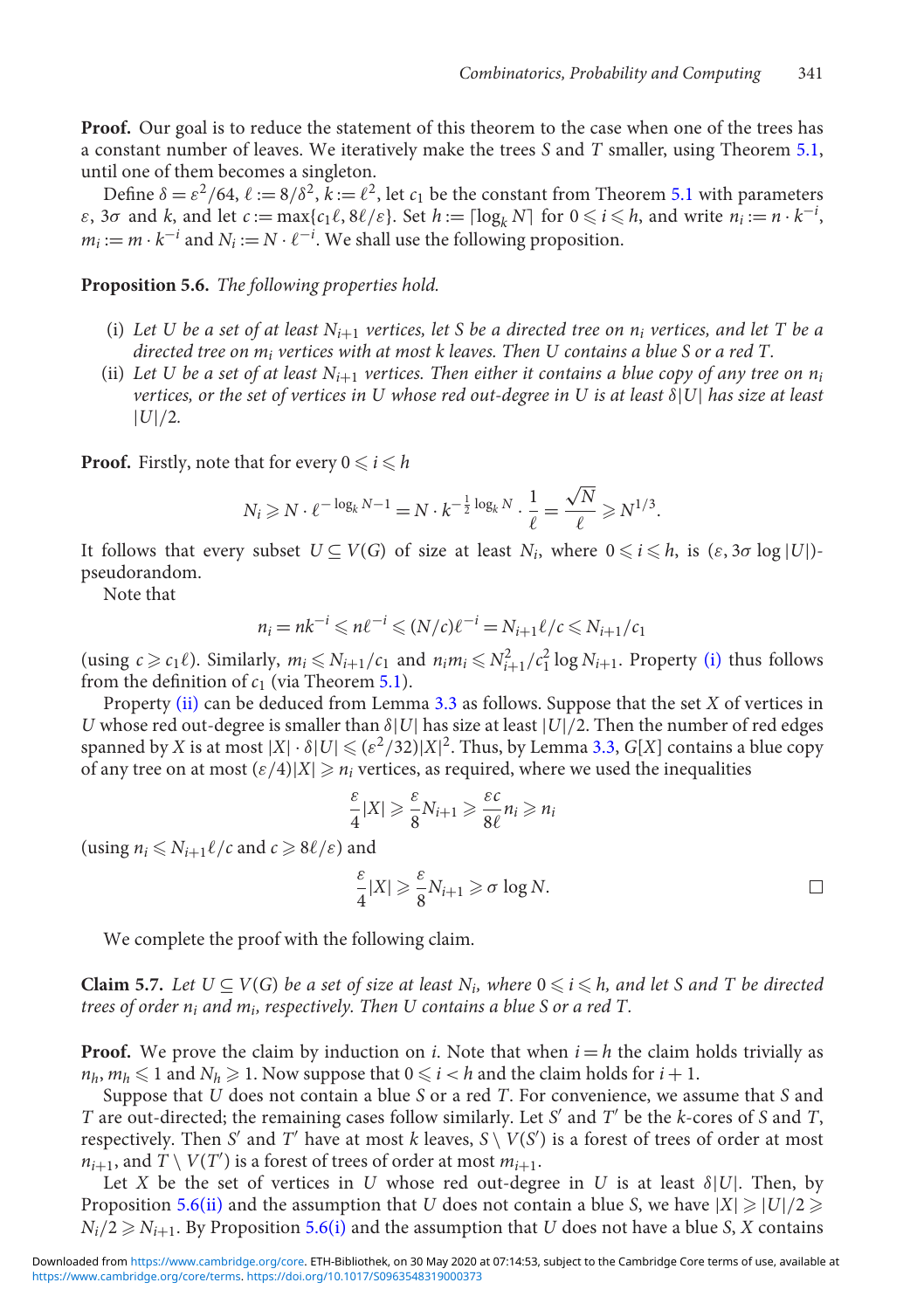a red *T'*. We attempt to extend the copy of *T'* to a red *T* in *U* by attaching, one at a time, copies of the trees in  $T \setminus V(T')$ . As  $U$  does not have a red copy of  $T$ , at some point we fail. Let  $T''$  be the tree in  $T \setminus V(T')$  that we fail to embed (while  $T'$  and some of  $T \setminus V(T')$  is already embedded). Denote the root of  $T''$  by *u*, and let  $u'$  be the vertex in *X* in which we embedded the parent of *u* in *T*.

Let *Y* denote the set of red out-neighbours of  $u'$  in *U* which have not been used yet, so by the failure to embed *T''*, *Y* does not have a red *T''*. Let *Y'* be the set of vertices in *Y* whose blue out-degree in *Y* is at least  $\delta$ |*Y*|. Then

$$
|Y| \geq \delta |U| - m_i \geq \frac{\delta}{2} |U| \geq \frac{\delta}{4} N_i \geq N_{i+1}
$$

and hence, by Proposition  $5.6(ii)$  $5.6(ii)$ , with red and blue swapped,

$$
|Y'| \geq |Y|/2 \geq \frac{\delta}{8}N_i \geq N_{i+1}.
$$

As *Y*, and thus *Y'*, does not contain a red *T''*, it follows from Proposition [5.6](#page-23-2)[\(i\)](#page-23-0) that *Y'* contains a blue *S* . Again, we try to extend this copy of *S* to a blue copy of *S* in *Y* , by attaching one tree of  $S \setminus V(S')$  at a time. As there is no blue copy of *S* in *Y'*, at some point we fail; let *S''* denote the tree that we fail to embed. Let *v* be the root of *S''*, and let  $v'$  be the vertex in *Y'* where we embedded the parent of *v* in *S*.

Let *Z* be the set of blue out-neighbours of  $v'$  in  $Y'$  which are not used. Then

$$
|Z| \geq \delta |Y| - n_i \geq \frac{\delta}{2} |Y| \geq \frac{\delta^2}{8} N_i = N_{i+1}
$$

and  $Z$  does not have a red  $T''$  or a blue  $S''$ , contrary to the induction hypothesis. It follows that  $U$ contains a red *T* or a blue *S*, as required.  $\Box$ 

 $\Box$ 

The proof of Theorem [5.5](#page-22-0) follows immediately from Claim [5.7](#page-23-3) by taking  $i = 0$ .

#### *5.3 General trees*

Our final aim is to generalize Theorem [5.5](#page-22-0) to arbitrary oriented trees, as follows.

<span id="page-24-0"></span>**Theorem 5.8.** *Given*  $0 < \varepsilon < 1/2$  *and*  $\sigma > 0$ *, there exists a constant*  $c > 0$  *such that the following holds. Let G be a tournament on N vertices which is* (ε, σ log *N*)*-pseudorandom, and let S and T be* trees of orders n and m, respectively, where m,  $n$   $\leqslant$   $N/c$  and nm  $\leqslant$   $N^2/(c^2 \log N)$ . Then G  $\rightarrow$  (S, T).

We will use the next definition and lemma in the proof.

**Definition 5.9.** Let *G* be an oriented graph and *k* a positive constant. We call a pair of disjoint subsets  $(A, B) ⊆ V(G)^2$  a *k-mindegree pair* if every vertex in *A* has at least *k* out-neighbours in *B* and every vertex in *B* has at least *k* in-neighbours in *A*.

<span id="page-24-1"></span>**Lemma 5.10.** *Let*  $0 < \delta < 1/4$ *. In every oriented graph G with at least*  $\delta |G|^2$  *edges, there is a* (δ/4)|*G*|*-mindegree pair.*

**Proof.** Let us define a partition (*X*, *Y*) of *V*(*G*) by putting each vertex independently with probability 1/2 either in *X* or in *Y*. Note that the expectation of  $e(X, Y)$  is at least  $e(G)/4 \geq (\delta/4)|G|^2$ . Thus, there exist disjoint sets *X* and *Y* with  $e(X, Y) \geq (8/4)|G|^2$ .

Now we consider the underlying subgraph of *G* whose edges are those going from *X* to *Y*. We remove one by one all vertices with degree less than  $(\delta/4)|G|$  in this underlying graph. Let *A* ⊆ *X* and *B* ⊆ *Y* be the sets of remaining vertices. Note that both *A* and *B* are non-empty, since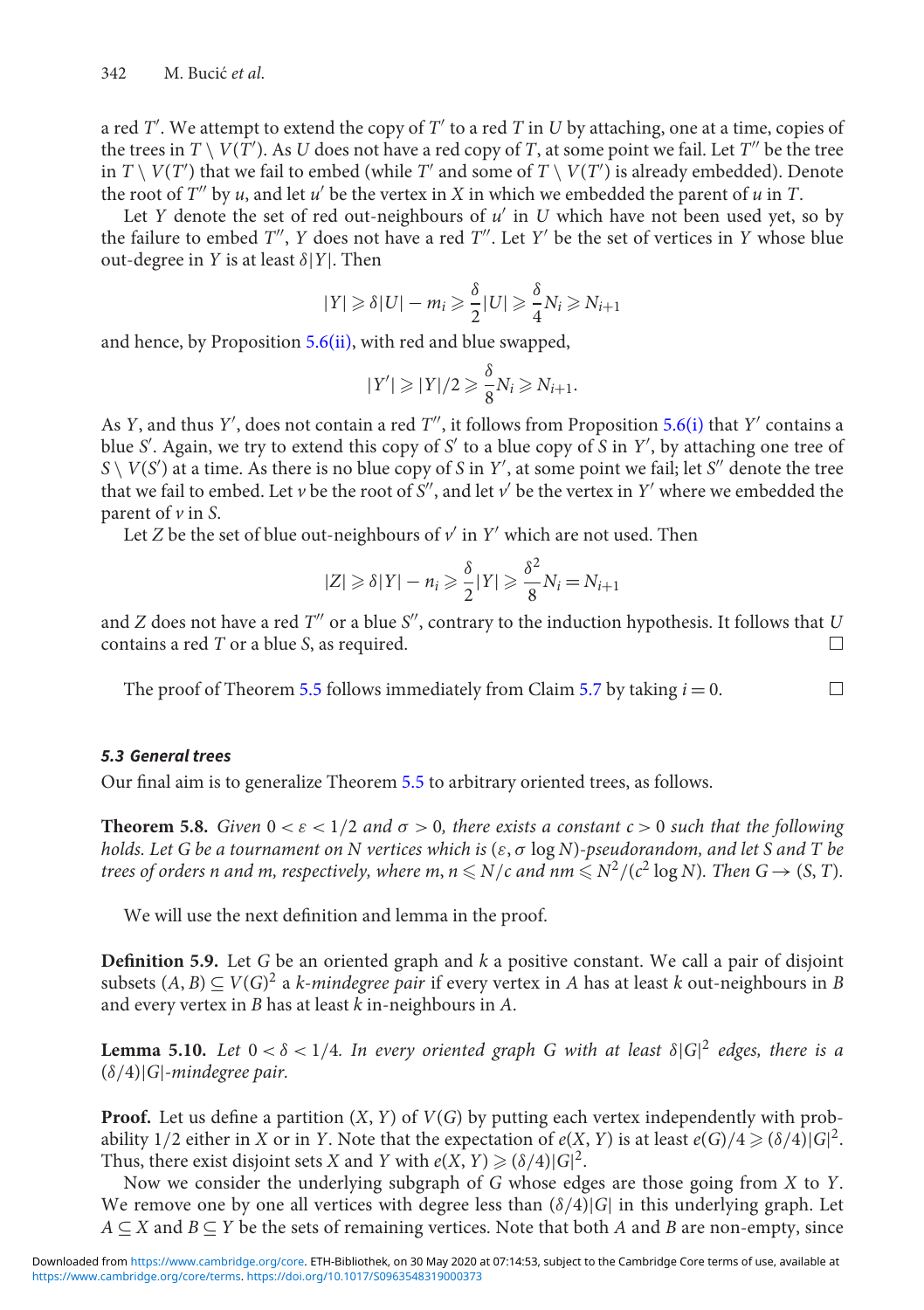

<span id="page-25-0"></span>**Figure 6.** The in–out split of a tree.

otherwise all vertices would be removed by this process, each contributing less than  $(\delta/4)|G|$  edges. This would imply  $e(X, Y) < (\delta/4)|G|^2$ , a contradiction. Therefore,  $(A, B)$  is a  $(\delta/4)|G|$ -mindegree pair in *G*.

We shall use Theorem [5.5](#page-22-0) in our proof of Theorem [5.8.](#page-24-0) For this we need a suitable split of *T*.

Let *v* be the root of *T*. Let  $F_1$  be the induced subtree of *T* containing *v* and all vertices of *T*, which can be reached from  $\nu$  by following in-edges (it is possible that  $F_1$  contains only  $\nu$ ). Let  $U_2$ be the set of roots of the trees in the forest  $T \setminus V(F_1)$ . We define  $F_2$  to be the forest of induced subtrees of *T* consisting of the vertices in  $U_2$  and all vertices in  $T \setminus V(F_1)$  that can be reached from *U*<sup>2</sup> by following out-edges. We continue this procedure and eventually we obtain a split of *T* into layers of in- and out-forests  $F_1,\ldots,F_\ell,$  such that the forest  $F_i$  consists of in-directed trees for odd  $i \in [\ell]$  and out-directed trees for even  $i \in [\ell]$ . Moreover, all edges in *T* are either contained in a forest  $F_i$  or are between consecutive layers  $F_i$  and  $F_{i+1}$ , and they are directed from  $F_i$  to  $F_{i+1}$  if *i* is odd, and are directed from  $F_{i+1}$  to  $F_i$  if *i* is even. We call this split the *in–out split* of *T* (see Figure [6\)](#page-25-0).

**Proof of Theorem [5.8.](#page-24-0)** We first prove the theorem under the additional assumption that *S* is directed, using Theorem [5.5,](#page-22-0) and then we use this to prove the theorem in full generality. In order to avoid repeating the arguments, we use Proposition [5.11](#page-25-1) below.

Let  $\delta = \varepsilon^2/32$ . Let  $c_1$  be the constant from Theorem [5.5](#page-22-0) with parameters  $\varepsilon$  and  $2\sigma$ . Without loss of generality  $c_1 \ge 8/\delta$ , and let  $c = c_1^3$ . Let *N*, *n*, *m* be fixed (such that the inequalities in the statement of the theorem hold), and let  $\overline{G}$  be a 2-coloured tournament on  $N$  vertices.

<span id="page-25-1"></span>**Proposition 5.11.** Let  $N/c_1 \leqslant M \leqslant N$ . Let  $U \subseteq V(G)$  be a set of size M, and suppose that every *subset of U of size at least M*/*c*<sup>1</sup> *contains a red copy of every* directed *tree of order at most m. Then U contains a blue copy of every tree (not necessarily directed) of order n, or a red copy of every tree of order m.*

*The same holds with the roles of red and blue, and the roles of n and m, swapped.*

**Proof.** As we have done already several times, by Lemma [3.3](#page-5-1) we can assume that *U* spans at least  $\delta M^2$  red edges, since otherwise *U* contains a blue copy of every tree of order ( $\varepsilon/4$ )*M*  $\geq n$ . Then by Lemma [5.10](#page-24-1) there exist disjoint sets  $A, B \subseteq U$  such that  $(A, B)$  is a  $(\delta/4)M$ -mindegree pair in the red subgraph of *G*. Let *T* be a tree on *m* vertices, consider its in–out split  $F_1, \ldots, F_\ell$ , and let  $V_1, \ldots, V_\ell$  denote the corresponding partition of vertices of the tree *T*; recall that *F*<sub>1</sub> is an indirected subtree of *T*. We will embed every in-directed tree of the in–out split inside *A* and every out-directed tree in *B*.

<span id="page-25-2"></span>**Claim 5.12.** *For every i*  $\in$  [ $\ell$ ] *there is a red copy of*  $T[V_1 \cup \cdots \cup V_i]$  *such that*  $V_i$  *is embedded in A if i is odd and in B if i is even.*

**Proof.** We prove this by induction. For the basis, note that  $F_1$  is a single in-directed tree and  $|A| \geq (\delta/4)M \geq M/c_1$ , thus by assumption there is a red copy of  $F_1$  inside A.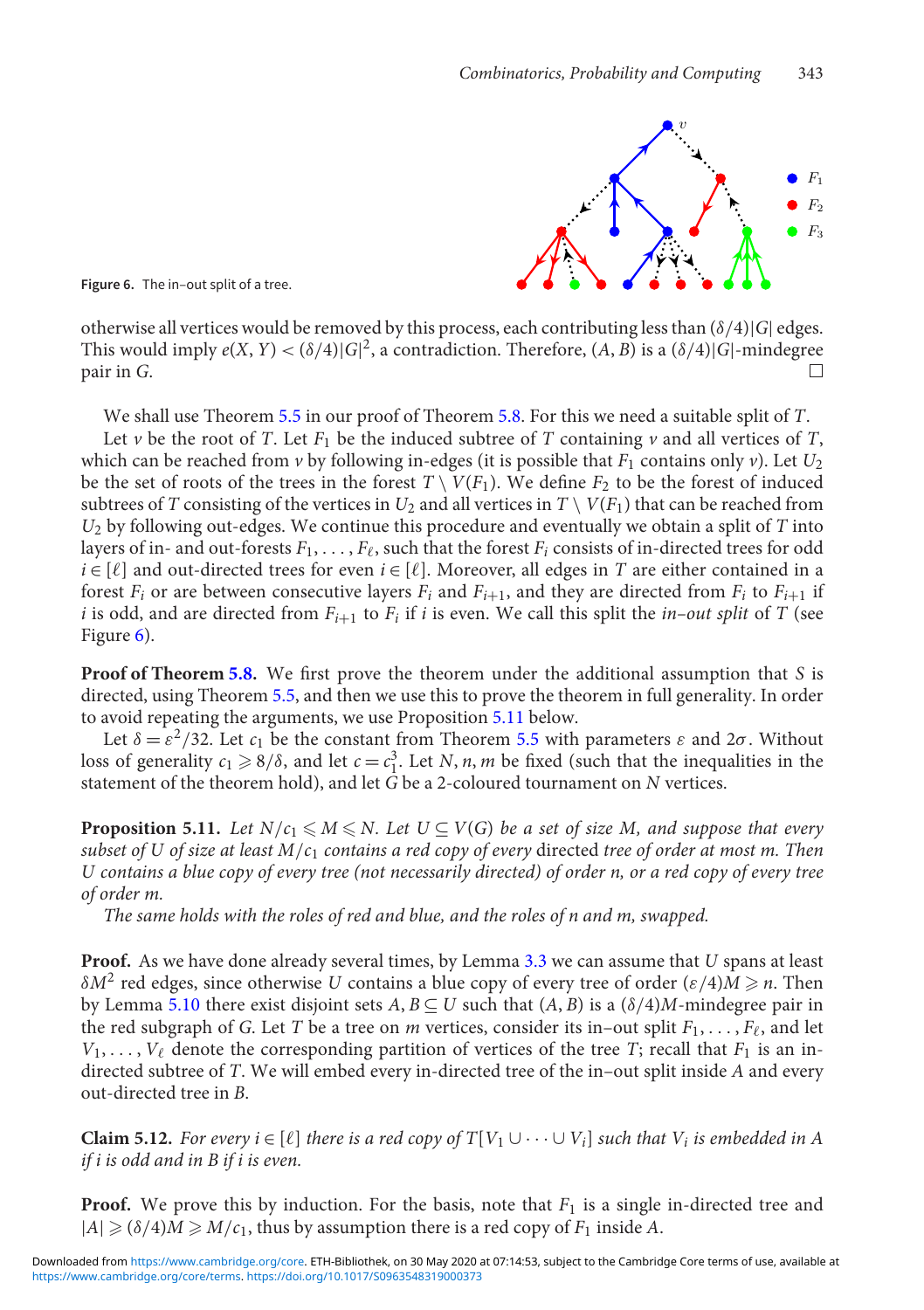Now let us assume that the claim holds for  $1 \leq i - 1 < \ell$ . For convenience we assume that *i* is even; the case where *i* is odd follows similarly. So, we have found a red copy of  $T[V_1 \cup \cdots \cup V_{i-1}]$ such that  $V_{i-1}$  is embedded in *A*. Now we need to show how to embed the trees of the forest *F<sub>i</sub>*. Let *T'* be one of the trees in the forest *F<sub>i</sub>* and let  $v \in A$  be the vertex corresponding to the parent of the roof of *T'* in  $T[V_1 \cup \cdots \cup V_{i-1}]$ . Since  $(A, B)$  is a  $(\delta/4)M$ -mindegree pair, *v* has at least (δ/4)*M* red out-neighbours in *B*. So far we embedded at most *n* vertices of the tree *T*, so the number of available vertices in the neighbourhood is at least  $(\delta/4)M - n \geq (\delta/4)M - M/c_1 \geq$  $M/c<sub>1</sub>$ . Therefore, by assumption, there is a red copy of *T'* in *B* rooted at some vertex *w*, such that edge *vw* is red.

This way we can embed all the trees in  $F_i$  and extend the red copy of  $T[V_1 \cup \cdots \cup V_{i-1}]$  to a red copy of  $T[V_1 \cup \cdots \cup V_i]$  satisfying the conditions of the claim.  $\Box$ 

By Claim [5.12](#page-25-2) with  $i = \ell$ , *U* contains a red *T*. As *T* was an arbitrary tree on *m* vertices, the proof is complete. An analogous argument can be used to prove the statement of the proposition with the roles of red and blue, and of *m* and *n*, swapped.

We now show how to complete the proof of Theorem [5.8](#page-24-0) using Proposition [5.11.](#page-25-1) Suppose that there exists a subset  $U \subseteq V(G)$  of size at least  $N/c_1$ , whose subsets of size at least  $|U|/c_1$  all contain a red copy of every directed tree of order *m*. Then, by Proposition [5.11,](#page-25-1) *U* contains a red copy of every tree of order *m* or a blue copy of every tree of order *n*, and we are done. Thus we may assume that every subset  $U \subseteq V(G)$  has a subset  $W_U$  of size at least  $|U|/c_1$  such that  $W_U$  does not contain a red *TU*, for some directed tree *TU* of order *m*. But then, by Theorem [5.5,](#page-22-0) every such *WU* contains a blue copy of every directed tree on  $n$  vertices (using the definition of  $c_1$ , and the inequalities  $n, m \le N/c = N/c_1^3 \le |W_U|/c_1$  and  $nm \le N^2/c^2 \log N \le |W_U|^2/c_1^2 \log |W_U|$ ). In particular, every set  $U \subseteq V(G)$  of size at least  $N/c_1$  contains a blue copy of every directed tree on *n* vertices. By Proposition [5.11](#page-25-1) again (with the roles of red and blue and *n* and *m* swapped), either *G* contains a red copy of every tree on *m* vertices, or a blue copy of every tree on *n* vertices, as required.  $\Box$ 

## **6. Concluding remarks and open problems**

In this paper we have proved that, with high probability, in every 2-edge-colouring of a random tournament on *Cn*-log *n* vertices there exists a monochromatic copy of any tree of order *n*.

Bucić, Letzter and Sudakov [[4\]](#page-27-5) proved tight results for both oriented and directed Ramsey numbers of trees for the case of more than two colours as well. It seems that the methods used in their proofs do not extend directly to the random tournament setting, so it could be very interesting to extend our result to *k*-colours. In the case of paths they showed in [\[5\]](#page-27-7) that, with high probability, in any *k*-edge colouring of a random tournament on Ω(n<sup>k−1</sup>√log n) vertices, there is a monochromatic path of length *n*. Moreover, an example by Ben-Eliezer, Krivelevich and Sudakov [\[2\]](#page-27-6) shows that there is a *k*-edge colouring of any tournament on *cnk*<sup>−</sup>1( log *n*) <sup>1</sup>/*<sup>k</sup>* vertices with no monochromatic paths of length  $n$ , for some constant  $c > 0$ . We believe the upper bound should be tight, for random tournaments, but the *k*-colour case is still open, even for directed paths.

Burr and Erdős [[6\]](#page-27-13) initiated the study of Ramsey numbers of bounded degree graphs in 1975. They conjectured that the Ramsey number of bounded degree graphs is linear in their size. This was subsequently proved by Chvátal, Rödl, Szemerédi and Trotter [\[7\]](#page-27-14). The dependence of the constant factor on the maximum degree in this bound was later improved, first by Eaton [\[9\]](#page-27-15), then by Graham, Rödl and Ruciński [[11\]](#page-27-16) and the current best bound is due to Conlon, Fox and Sudakov [\[8\]](#page-27-17). Bucić, Letzter and Sudakov [[4\]](#page-27-5) pose an interesting analogous problem in the oriented and directed Ramsey settings. They ask if, for every *d*, there is a constant  $c = c(d)$  such that any tournament on *cn* vertices contains any acyclic graph on at most *n* vertices with maximum degree at most *d*. This can be thought of as the one-colour version of the more general question of